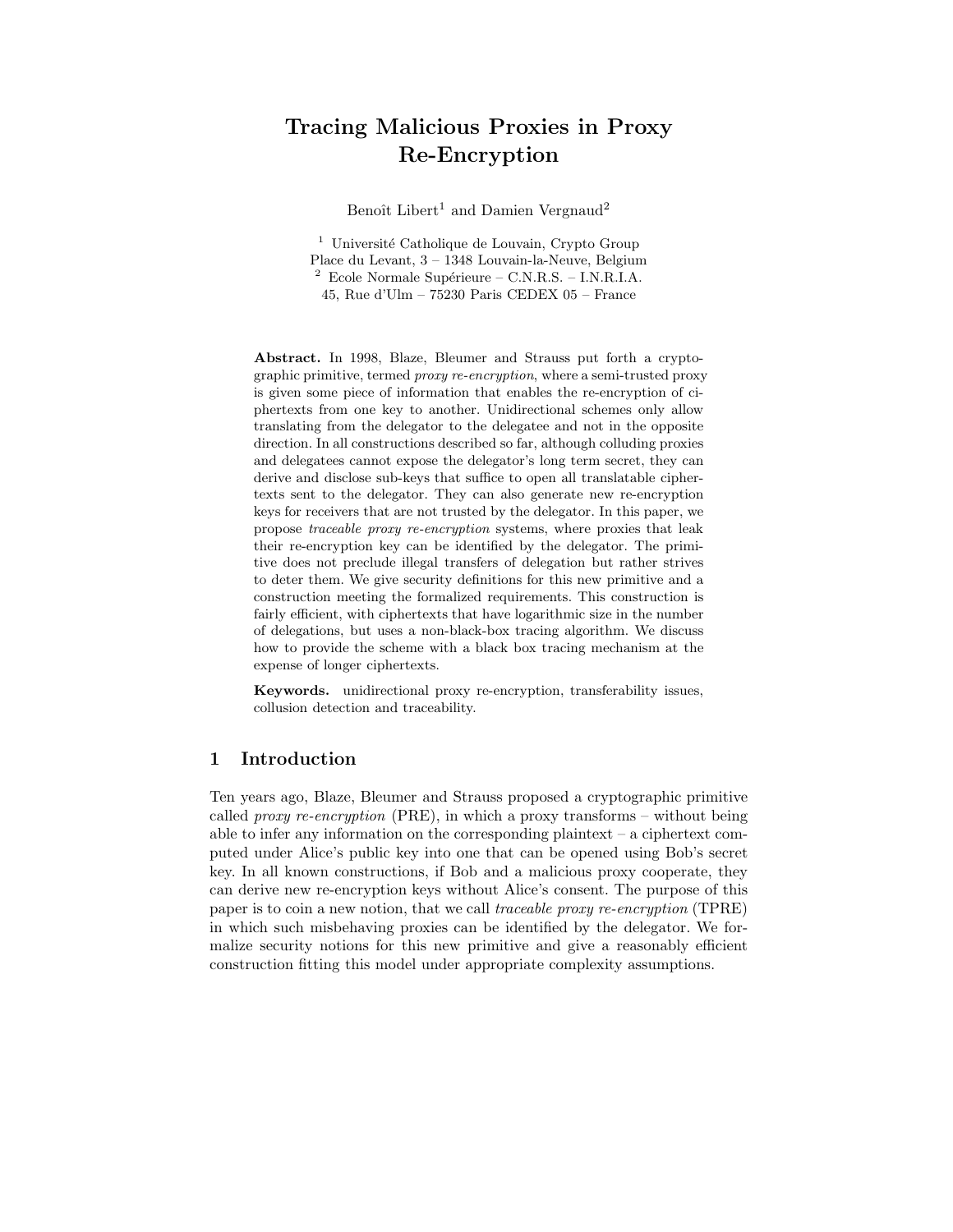Related work. Blaze et al. [8] proposed the first PRE scheme, where plaintexts and secret keys remain hidden from the proxy. Unfortunately, their scheme has inherent limitations: the proxy key also allows translating ciphertexts from Bob to Alice, which may be undesirable, and the proxy and the delegatee can collude to expose the delegator's private key.

In 2005, Ateniese, Fu, Green and Hohenberger [4, 5] showed how to construct unidirectional schemes using bilinear maps and simultaneously prevent proxies from colluding with delegatees in order to expose the delegator's long term secret. Their schemes involve two distinct encryption algorithms: first-level encryptions are not translatable whilst second-level encryptions can be re-encrypted by proxies into ciphertexts that are openable by delegatees. Let  $(\mathbb{G}_1, \mathbb{G}_2, \mathbb{G}_T, e, \psi)$ be a cryptographic bilinear structure (denoted multiplicatively) of prime order p and let g be a generator of  $\mathbb{G}_1$  (see § 2.2 for a definition). Alice and Bob publish the public keys  $y_A = g^a$  and  $y_B = g^b$  (respectively) and keep secret their discrete logarithms a and b. To encrypt a message  $m \in \mathbb{G}_T$  to Alice at the second level, a sender picks a random  $r \in \mathbb{Z}_p^*$  and transmits the pair  $(c_1, c_2)$ where  $c_1 = y_A^r$  and  $c_2 = m \cdot e(g, h)^r$  where  $h = \psi(g)$ . The proxy is given the re-encryption key  $h^{b/a}$  and can translate ciphertexts from Alice to Bob by computing  $(e(c_1, h^{b/a}), c_2) = (e(g, h)^{br}, m \cdot e(g, h)^{r})$ . The decryption operations are somewhat similar to those of the Elgamal [18] cryptosystem. This strategy does not completely withstand collusions since, if Bob and the proxy cooperates, they obtain the element  $h^{1/a}$  which suffices to decrypt any second-level ciphertext intended to Alice. Even if the last few years saw a renewed interest in proxy re-encryption [4, 5, 25, 16, 19, 24], all known constructions entail to trust proxies not to collude with certain participants. Otherwise, sub-keys such as  $h^{1/a}$  or new re-encryption keys can be derived and disclosed over the Internet.

Transferability issues in proxy re-encryption. Following [21], a PRE scheme is said non-transferable if the proxy and a set of colluding delegatees cannot redelegate their decryption rights. The first question that comes to mind is whether transferability is really preventable since the delegatee can always decrypt and forward the plaintext. However, the difficulty in retransmitting data restricts this behavior. The security goal is therefore to prevent the delegatee and the proxy to provide another party with a secret value that can be used offline to decrypt the delegator's ciphertexts. Obviously, the delegatee can always send its secret key to this party, but in doing so, it assumes a security risk that is potentially injurious to itself. In the simple aforementioned unidirectional system, colluders can unfortunately disclose  $h^{1/a}$  which is clearly harmless to the cheating delegatee and allows for the offline opening of second level ciphertexts encrypted for the delegator. All other existing unidirectional [5] schemes are actually vulnerable to this kind of attack.

A desirable security goal is therefore to prevent a malicious proxy (or a collusion of several rogue proxies) interacting with users to take such actions. To the best of our knowledge, this non-transferability property has been elusive in the literature. This is not surprising since, given that proxies and delegatees can always decrypt level 2 ciphertexts by combining their secrets, they must be able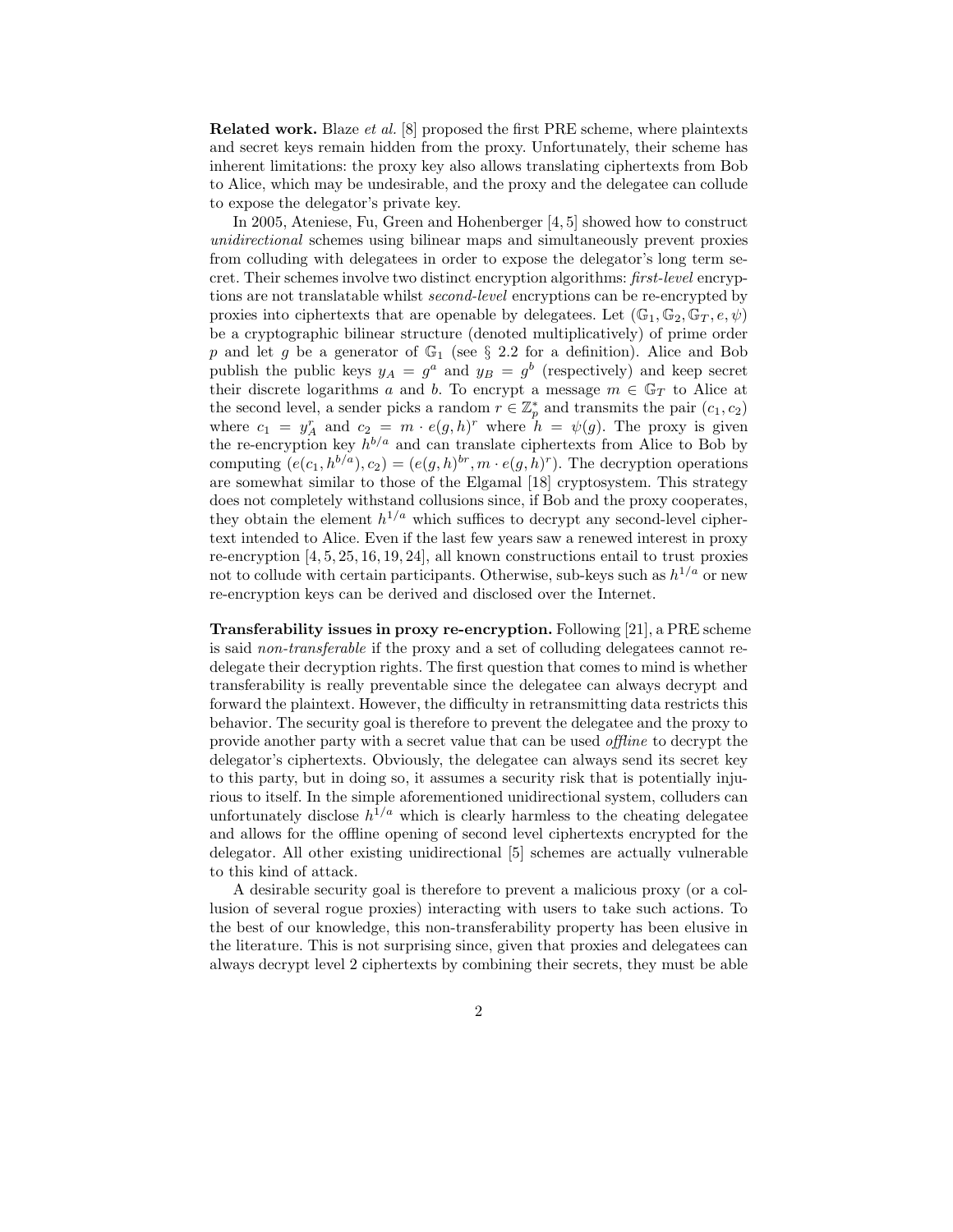to jointly compute data that allows decrypting and, once revealed to a malicious third party, ends up with a transfer of delegation. Therefore, discouraging such behaviors seems much easier than preventing them.

Our contributions. We introduce a new notion, that we call traceable proxy re-encryption (TPRE), where proxies that reveal their re-encryption key to third parties can be identified by the delegator. The primitive does not preclude illegal transfers of delegation but provides a disincentive to them. Unlike prior unidirectional PRE systems, when delegators come across an illegally formed re-encryption key, they can determine its source among potentially malicious proxies. It also allows tracing delegatees and proxies that pool their secrets to disclose a pirate decryption sub-key which suffices to decipher ciphertexts originally intended for the delegator. Identifying dishonest delegatees is useful in applications such as PRE-based file storage systems [4, 5] where there is a single proxy (i.e. the access control server) and many delegatees (i.e. end users). When a pirate decryption sub-key is disclosed in such a situation, we can find out which client broke into the access control server to generate it.

Deterring potentially harmful actions from parties that are a priori trustworthy may seem overburden: no one would elect a delegatee without having high confidence in his honesty. In these regards, the present work is somehow related to ideas from Goyal [20] that aim at avoiding to place too much trust in entities (i.e. trusted authorities in identity-based encryption schemes) that must be trusted anyway. Arguably, users are less reluctant to grant their trust when abuses of delegated power are detectable and discouraged.

We formalize security notions for TPRE and give efficient implementations meeting these requirements under different pairing-related assumptions. Our constructions borrow techniques from traitor tracing schemes [17]. We also make use of a special kind of identity-based encryption (IBE) system (where arbitrary strings such as email addresses [27, 11] can act as a public keys so as to avoid costly digital certificates), introduced in 2006 by Abdalla et al. and called wildcard identity-based encryption (WIBE) [1].

Our main scheme is fairly efficient, with ciphertexts of logarithmic size in the number of delegations, but the tracing system is non-black-box. Its security relies on (formerly used) mild pairing-related assumptions and the security analysis takes place in the standard model (without the random oracle heuristic [7]).

We also discuss how the scheme can be equipped with a black-box tracing mechanism at the expense of longer ciphertexts. The design principle is to associate re-encryption keys with codewords from a collusion-secure code [14]. This scheme is inspired from a WIBE-based identity-based traitor tracing scheme [2] and inherits its disadvantages: its computational overhead and the size of ciphertexts are linear in the length of the underlying code.

Roadmap. In the upcoming sections, we first define the concept of TPRE scheme and its security model. Then, we describe the intractability assumption that our scheme relies on. In section 3, we detail our scheme and first provide some intuition of the underlying idea. We finally give security results. Section 4 briefly explains how to obtain a black-box tracing mechanism.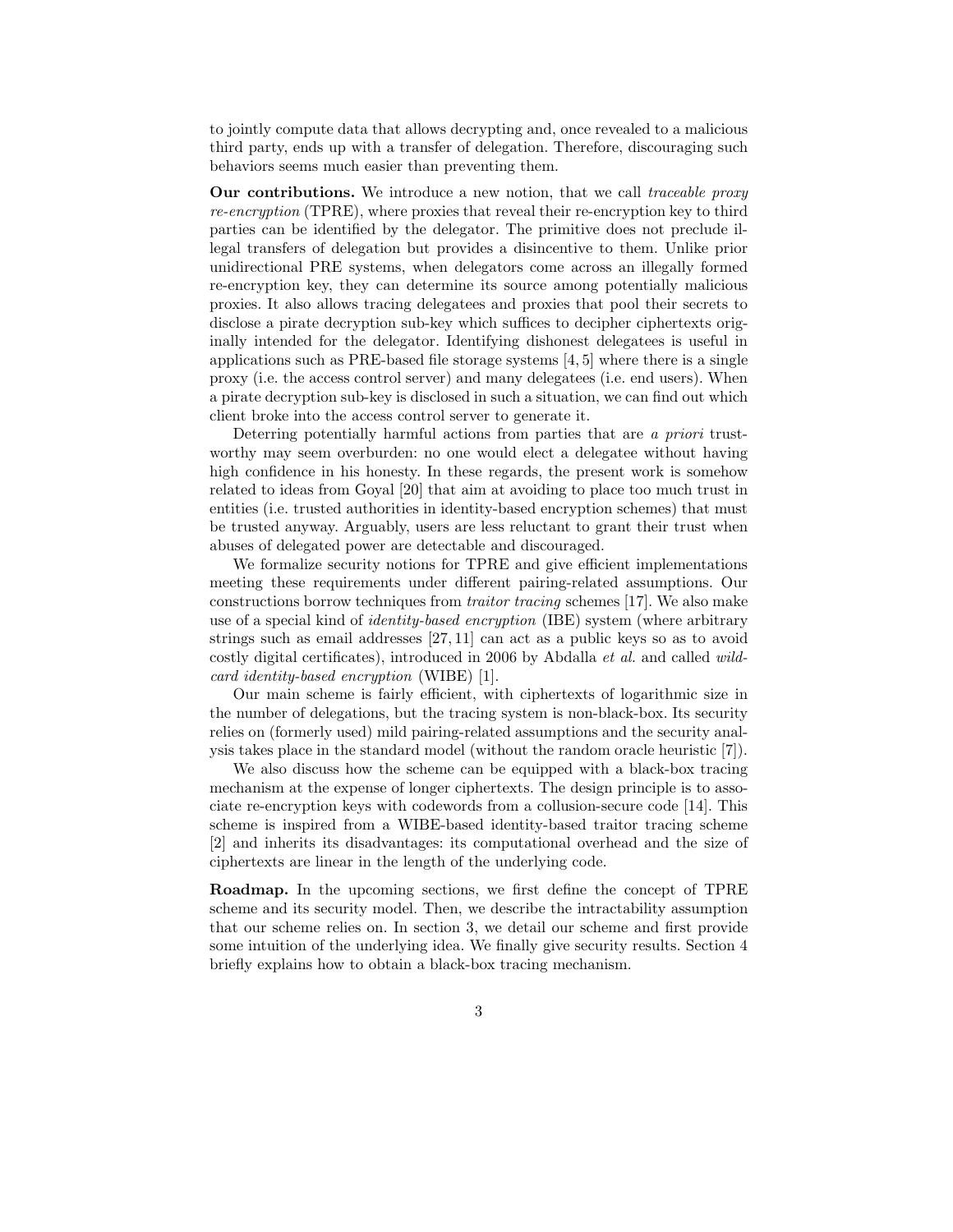# 2 Preliminaries

#### 2.1 Model and security notions

Definition 1. A (single hop) unidirectional PRE scheme is a tuple of algorithms (Global-setup, Keygen, ReKeygen, CheckKey, Enc<sub>1</sub>, Enc<sub>2</sub>, ReEnc, Dec<sub>1</sub>, Dec<sub>2</sub>):

- Global-setup( $\lambda$ )  $\rightarrow$  par: on input of a security parameter  $\lambda$ , this algorithm produces public parameters par to be used by all parties.
- Keygen( $\lambda$ , par)  $\rightarrow$  (sk, pk): on input of common public parameters par and a security parameter  $\lambda$ , all parties use this randomized algorithm to generate a private/public key pair (sk, pk).
- ReKeygen $(\textsf{par}, sk_i, pk_j) \rightarrow R_{ij}$ : given public parameters par, user i's private key sk<sub>i</sub> and user j's public key  $pk_j$ , this (possibly randomized) algorithm outputs a key  $R_{ij}$  that allows re-encrypting second level ciphertexts intended to i into first level ciphertexts encrypted for j.
- CheckKey(par,  $sk_i, pk_j, R_{ij}$ )  $\rightarrow b \in \{0, 1\}$ : is a deterministic algorithm checking the well-formedness of  $R_{ij}$  as a proxy key for re-encrypting messages from user i to user j.
- Enc<sub>1</sub>(par,  $pk, m$ )  $\rightarrow C$ : on input of public parameters par, a receiver's public key pk and a plaintext m, this probabilistic algorithm outputs a first level ciphertext that cannot be re-encrypted for another party.
- $Enc_2(\text{par}, pk, m) \rightarrow C$ : given public parameters par, a receiver's public key pk and a plaintext m, this randomized algorithm outputs a second level ciphertext that can be re-encrypted into a first level ciphertext (intended to a possibly different receiver) using the appropriate re-encryption key.
- ReEnc(par,  $R_{ij}, C$ )  $\rightarrow$  C': this (possibly randomized) algorithm takes as input public parameters par, a re-encryption key  $R_{ij}$  and a second level ciphertext  $C$  encrypted for user i. The output is a first level ciphertext  $C'$  re-encrypted for user j. In single hop schemes, C' cannot be re-encrypted any further.
- Dec<sub>1</sub>(par, sk, C)  $\rightarrow$  m: given a private key sk, a first level ciphertext C and system-wide parameters par, this algorithm outputs a plaintext  $m \in \{0,1\}^*$ .
- $Dec_2(\text{par}, sk, C) \rightarrow m$ : given a private key sk, a second level ciphertext C and public parameters par, this algorithm returns a plaintext  $m \in \{0,1\}^*$ .

For any common public parameters par, any message  $m \in \{0,1\}^*$  and any couple of private/public key pair  $(sk_i, pk_i)$ ,  $(sk_j, pk_j)$  these algorithms should satisfy the following correctness conditions:

 $\mathsf{Dec}_1(\mathsf{par}, sk_i, \mathsf{Enc}_1(\mathsf{par}, pk_i, m)) = m;$  $\mathsf{Dec}_2(\mathsf{par}, sk_i, \mathsf{Enc}_2(\mathsf{par}, pk_i, m)) = m;$  $\mathsf{Dec}_1(\mathsf{par}, sk_j, \mathsf{ReEnc}(\mathsf{par}, \mathsf{ReKeygen}(\mathsf{par}, sk_i, pk_j), \mathsf{Enc}_2(\mathsf{par}, pk_i, m)))=m;$  $\mathsf{CheckKey}(\mathsf{par}, \mathit{sk}_i, \allowbreak \mathit{pk}_j, \allowbreak \mathsf{ReEnc}(\mathsf{par}, \mathsf{ReKeygen}(\mathsf{par}, \mathit{sk}_i, \mathit{pk}_j))) = 1.$ 

In a traceable PRE scheme, there is an additional procedure Trace which, given user *i*'s private key  $sk_i$  as well as a pirate proxy key  $R_{ij}^{\text{bad}}$  allowing for illegal translations from  $i$  to another user  $j$ , outputs the identity of at least one of the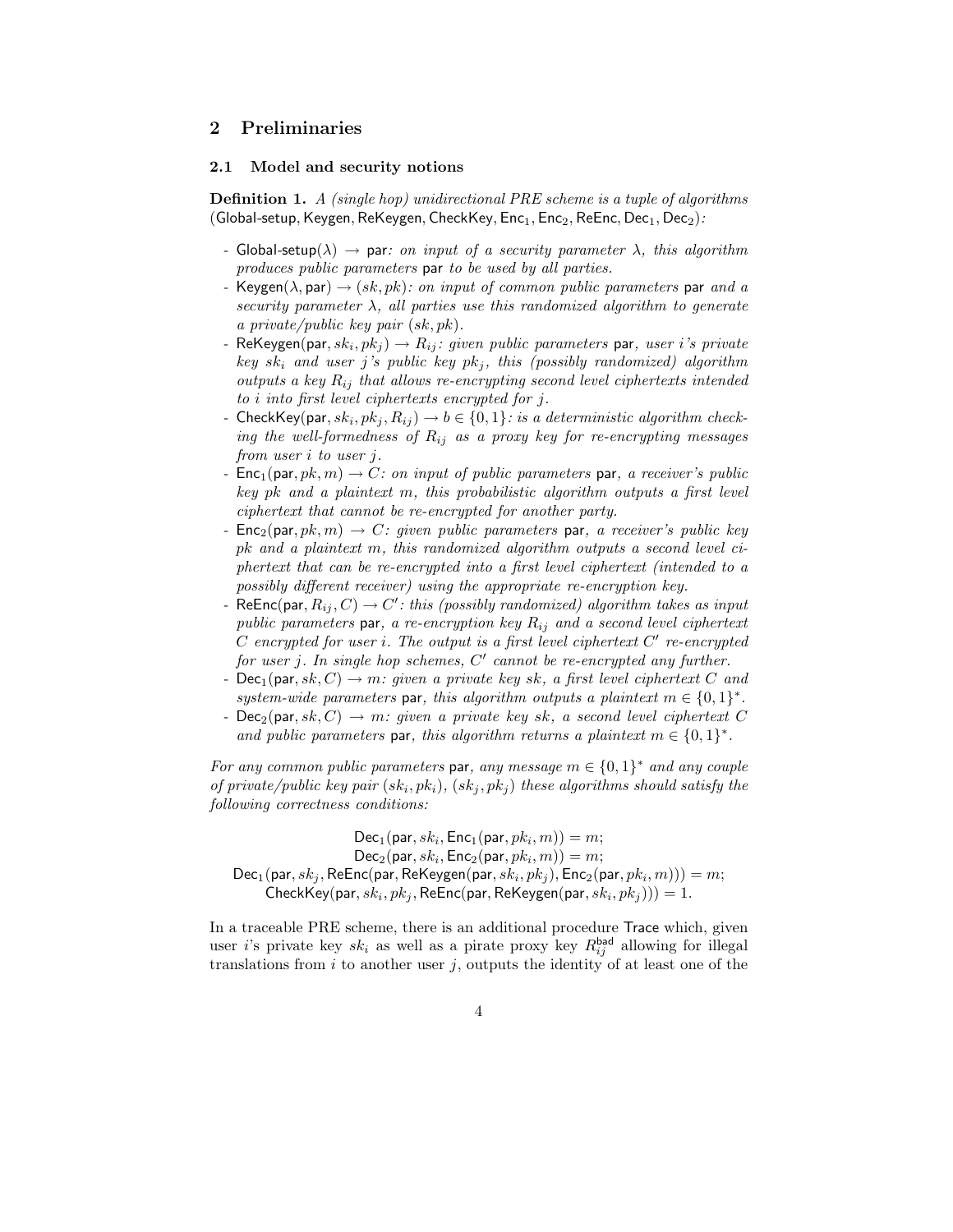malicious proxies that made up  $R_{ij}^{\text{bad}}$ . Algorithm Trace can also take as input a pirate decryption key  $R_{i\star}^{\text{bad}}$  that, instead of re-encrypting second level ciphertexts intended for user  $i$ , simply directly recovers the underlying plaintext. In this case, the tracing algorithm should also determine which malicious delegatee has colluded with the incriminated proxy to generate of  $R_{i\star}^{\text{bad}}$ .

*Semantic security.* As in  $[4, 5, 16]$ , we require that users publicize public keys only if they hold the corresponding private keys. This amounts to adopt a trusted key generation model or a model where all parties have to prove knowledge of their secret keys when registering their public keys upon certification.

Like  $[4, 5, 16]$ , we also assume a static model where adversaries do not choose whom to corrupt depending on the information gathered so far.

Definition 2. A (single-hop) unidirectional PRE scheme is semantically secure at level 2 if the probability

, skaap (skå andre skå andre skå andre skå andre skå andre skå andre skå andre skå andre skå andre skå andre s

$$
\Pr[(pk^{\star}, sk^{\star}) \leftarrow \text{Keygen}(\lambda), \{(pk_x, sk_x) \leftarrow \text{Keygen}(\lambda)\}, \{pk_h, sk_h) \leftarrow \text{Keygen}(\lambda)\},
$$
\n
$$
\{R_{x*} \leftarrow \text{ReKeygen}(sk_x, pk^{\star})\},
$$
\n
$$
\{R_{k*} \leftarrow \text{ReKeygen}(sk^{\star}, pk_h)\}, \{R_{h*} \leftarrow \text{ReKeygen}(sk_h, pk^{\star})\},
$$
\n
$$
\{R_{hx} \leftarrow \text{ReKeygen}(sk_h, pk_x)\}, \{R_{xh} \leftarrow \text{ReKeygen}(sk_x, pk_h)\},
$$
\n
$$
\{R_{hh'} \leftarrow \text{ReKeygen}(sk_h, pk_h)\}, \{R_{xx'} \leftarrow \text{ReKeygen}(sk_x, pk_x)\},
$$
\n
$$
\{m_0, m_1, St\} \leftarrow \mathcal{A}(pk^{\star}, \{(pk_x, sk_x)\}, \{pk_h\}, \{R_{xx}\}, \{R_{hx'}\}, \{R_{xx'}\}\},
$$
\n
$$
\{R_{kh}\}, \{R_{xh}\}, \{R_{hx}\}, \{R_{hx}\}, \{R_{hx'}\}, \{R_{hx'}\}, \{R_{xx'}\}\},
$$
\n
$$
d^{\star} \leftarrow \{0, 1\}, C^{\star} = \text{Enc}_2(m_{d^{\star}}, pk^{\star}), d' \leftarrow \mathcal{A}(C^{\star}, St):
$$
\n
$$
d' = d^{\star}]
$$

is negligibly (as a function of the security parameter  $\lambda$ ) close to 1/2 for any PPT adversary A. In our notation, St is a state information maintained by  $\mathcal A$ while  $(pk^{\star}, sk^{\star})$  is the target user's key pair generated by the challenger that also chooses other keys for corrupt and honest parties. For other honest parties, keys are subscripted by h or h' and we subscript corrupt keys by x or  $x'$ . The adversary is granted access to all re-encryption keys but those for re-encrypting from the target user to a corrupt one. A is said to have advantage  $\varepsilon$  if this probability, taken over all coin tosses, is at least  $1/2 + \varepsilon$ .

Security of first level ciphertexts. Definition 2 provides adversaries with a second level challenge ciphertext. An orthogonal definition captures  $A$ 's inability to distinguish first level ciphertexts as well. For *single-hop* schemes, the adversary is allowed to see all re-encryption keys in this definition. As first level ciphertexts cannot be re-encrypted any further, there is no reason to hold specific honestto-corrupt re-encryption keys back from the adversary. A unidirectional scheme fitting this definition is said semantically secure at the first level.

Digital-identity security in PRE. In [4], Ateniese et al. define an important security requirement for unidirectional PRE schemes. This notion, termed *master*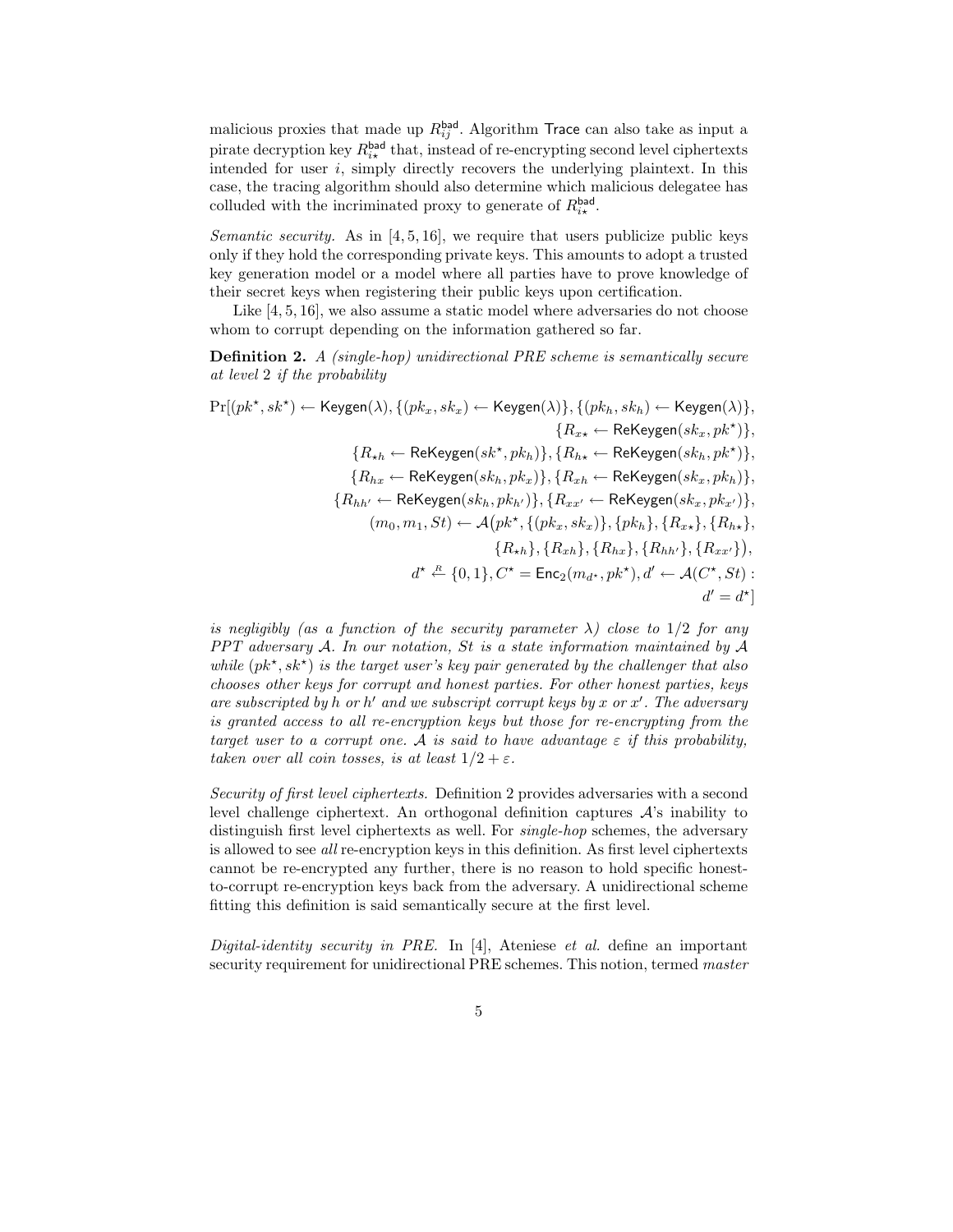secret security or digital-identity security, demands that no coalition of dishonest delegatees and proxies be able to pool their keys in order to expose the private key of their delegator. More formally, the following probability should be negligible as a function of the security parameter  $\lambda$ . In our notations, we superscript pk and  $sk$  with  $\star$  to denote the keys of the target honest user whereas adversarial users' keys are subscripted by x.

$$
\begin{aligned} \Pr[~~(pk^\star, sk^\star) \leftarrow \mathsf{Keygen}(\lambda), \{(pk_x, sk_x) \leftarrow \mathsf{Keygen}(\lambda)\}, \\ \{R_{\star x} \leftarrow \mathsf{ReKeygen}(sk^\star, pk_x)\}, \{R_{x\star} \leftarrow \mathsf{ReKeygen}(sk_x, pk^\star)\}, \\ \gamma \leftarrow A(pk^\star, \{(pk_x, sk_x)\}, \{R_{\star x}\}, \{R_{\star x}\}): \gamma = sk^\star \end{aligned} \bigg] \end{aligned}
$$

While reasonable in many applications, this definition does not consider colluding delegatees and proxies who attempt to produce a new re-encryption key  $R_{\star x'}$ that was not originally given and allows re-encrypting from the target user to another malicious party  $x'$ . As already stressed, all known unidirectional PRE schemes fail to resist such attacks. Although colluders are unable to expose the delegator's long term secret  $sk^*$ , they can still compute a sub-key  $sk^{\text{bad}}$  that allows decrypting ciphertexts at level 2. To address this issue, our model asks that the cheated delegator be able to determine – at least partially and with high probability – where the illegal transfer of delegation stems from or who crafted the pirate sub-key  $sk^{\text{bad}}$ . In our scheme, this unfortunately comes at the expense of sacrificing the key and ciphertext optimality properties met in [4, 5].

*Traceability.* Consider a set of proxies  $P_1, P_2, \ldots, P_N$  that receive re-encryption keys allowing for the translation of ciphertexts from user  $A$  to his delegatees  $B_1, B_2, \ldots, B_N$ . We say that a PRE scheme is *traceable* if any subset of these proxies colluding with delegatees  $B_1, B_2, \ldots, B_N$  is unable to generate a new re-encryption key that cannot be traced back to one of them.

Definition 3. A unidirectional PRE scheme is **traceable** if no PPT adversary A has non-negligible probability of success in the following game:

- 1. The challenger provides  $A$  with the target user's public key pk<sub>0</sub>, public keys  $pk_i$  for other honest parties and key pairs  $(\overline{sk_i}, \overline{pk_i})$  for corrupt users.
- 2. On multiple occasions, A may invoke a re-encryption key generation oracle  $\mathcal{O}_{rkey}$ . When queried on input of public keys  $(pk_i, pk_j)$  that were both obtained from the challenger, this oracle returns the re-encryption key  $R_{ii} =$  $\mathsf{ReKeygen}(sk_i, pk_j)$ . Let T be the set of proxy keys obtained by  $\mathcal{A}$ .
- 3. A outputs a pirate re-encryption key  $R_{0t}^*$  together with a public key p $k_t$  that belongs to the public key space of the scheme (i.e. for which an associated private key exists) and differs from public keys of the target user's delegatees. The adversary is declared successful if the following two conditions hold:
	- a. CheckKey $(sk_0, pk_t, R_{0t}^{\star}) = 1$  (i.e.  $R_{0t}^{\star}$  is a valid re-encryption key).
	- b. The tracing procedure (run by the challenger on  $R_{0t}^{\star}$  using the target user's secret  $sk_0$ ) fails to identify a correct proxy  $key$   $R_{0j}^{\text{bad}} \in T$ . That is, if  $R_{0j}^{\text{bad}} = \text{Trace}(sk_0, R_{0t}^{\star}, pk_t)$ , we have either  $R_{0j}^{\text{bad}} = \perp$  or if  $R_{0j}^{\text{bad}} \notin T$ .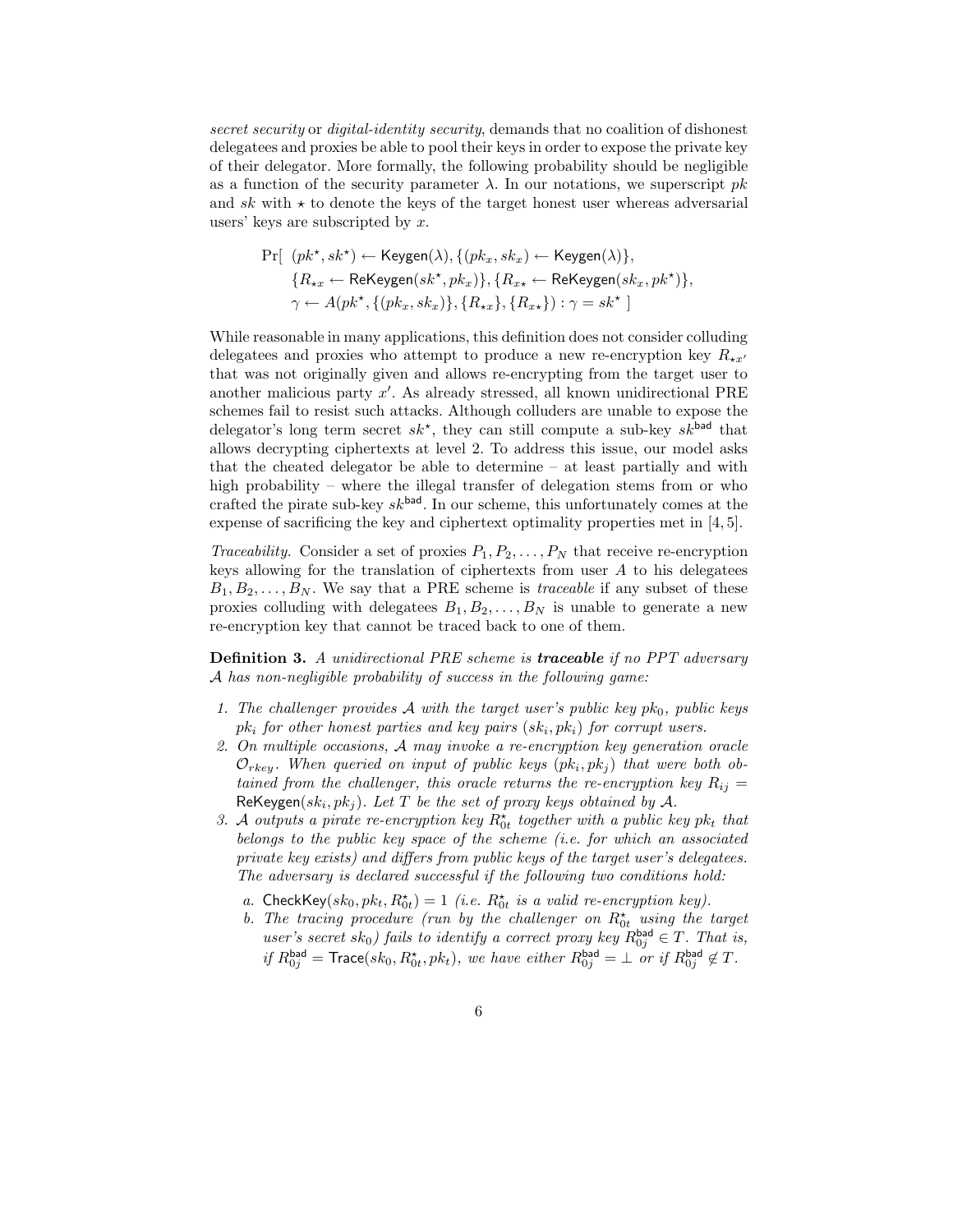The pirate key  $R_{0t}^{\star}$  should re-encrypt from user 0 to a user having public key  $pk_t$ . For simplicity, we assume that the latter is supplied by  $A$  at the end of the game. When the target user finds a suspicious re-encryption key  $R^*$  in practice, he does not a priori know to whom ciphertexts can be re-encrypted using  $R^*$ . However, he can determine it by simply testing whether CheckKey( $sk_0, \tilde{pk}_j, R^{\star}$ ) = 1, for  $j = 1, \ldots, \eta$ , given a set of suspicious public keys  $\{\tilde{pk}_1, \ldots, \tilde{pk}_\eta\}.$ 

We insist that  $pk_t$  may differ from public keys that are generated by the challenger at step 1 of the game. Besides, the definition does not force  $A$  to reveal the matching private key  $sk_t$  to the challenger: the only requirement is that such a private key exists.

At first glance, one may wonder why  $A$  should be allowed to come up with an arbitrary  $pk_t$  of her choosing whilst delegation queries to  $\mathcal{O}_{rkey}$  are only permitted for delegatees' public keys that were chosen by the challenger.

We actually find it natural to assume that honest users only delegate to parties whose public key has been properly certified and for which knowledge of the underlying secret key has been demonstrated to the CA at key registration. In contrast,  $pk<sub>t</sub>$  is not meant to have a legal use and simply provides a way to covertly translate the target user's communications. Hence, there is no reason to assume that the challenger learns  $sk_t$  whatsoever. Finally, when the proxy is compromised but the delegatee j remains honest, the adversary obtains  $R_{0j}$  such that CheckKey $(sk_0, pk_j, R_{0j}$  = 1. Then, she might be able to compute  $R_{0t}^{\star}$  and  $pk_t$  (as a function of  $pk_j$ ) such that CheckKey( $sk_0, pk_t, R_{0t}^*$ ) = 1. In this case, the adversary clearly does not know  $sk_t$ . The property that we require is that  $R_{0t}^*$ can be traced back to the proxy involved in its creation. Then, if  $pk<sub>t</sub>$  happens to be a registered public key (for which a proof of knowledge of the underlying private key was provided), the delegator figures out that the original delegatee was also part of the collusion, as well as the user holding  $sk_t$ .

Bounded Traceability. Similarly to common situations in traitor tracing schemes, it may happen that traceability is guaranteed only if the adversary makes at most k re-encryption key queries involving the secret  $sk_0$  of the target user acting as a delegator (regardless of whether the delegatee is honest). On the other hand, she is granted as many re-encryption key queries involving other honest delegators as she likes. Schemes that are secure in this scenario are said k-traceable.

Black Box Traceability. A new analogy with traitor tracing primitives suggests to strengthen the definition by assuming that the adversary only outputs a reencryption device  $\mathbb P$  that translates ciphertexts with non-negligible probability but cannot be reverse-engineered so as to extract the built-in key. Indeed, it has been reported [22] that proxy re-encryption systems can be safely obfuscated. It would thus be desirable to have a black-box tracing procedure to recover the identity of colluding parties using  $\mathbb P$  as a re-encryption oracle. A variant of our scheme can be equipped with a limited black-box tracing mechanism. Due to the use of collusion-secure codes [14], this variant unfortunately features unreasonably large ciphertexts and cannot be considered as being practical. Moreover, it only tolerates a bounded number of traitors  $k$ . Lastly, it does not allow to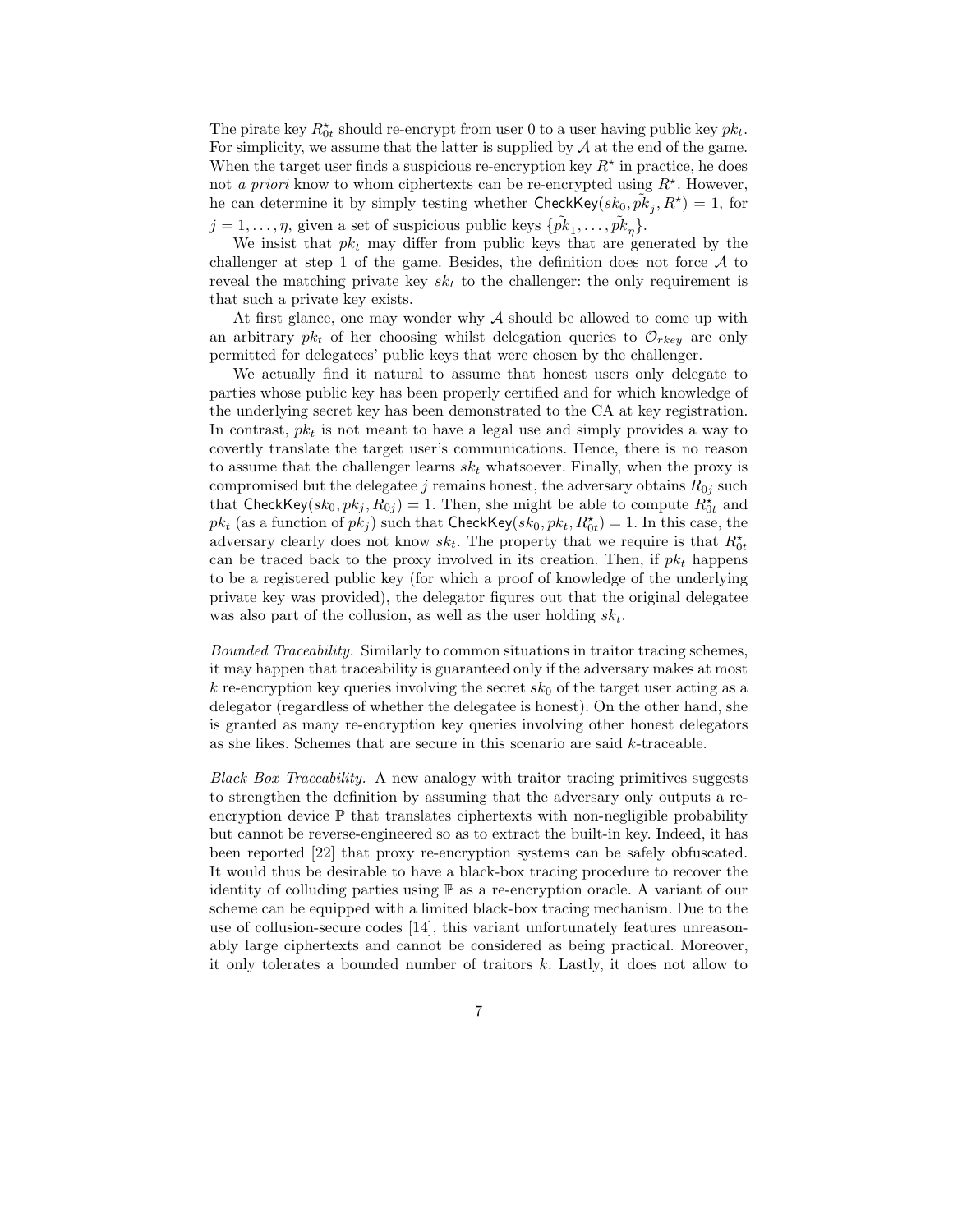determine who the dishonest delegatees are when running a pirate decryption device D in tracing mode: only colluding proxies can be traced.

#### 2.2 Bilinear Maps and Complexity Assumptions

We consider a configuration of *bilinear map groups* ( $\mathbb{G}_1$ ,  $\mathbb{G}_2$ ,  $\mathbb{G}_T$ ) of prime order p with a mapping  $e : \mathbb{G}_1 \times \mathbb{G}_2 \to \mathbb{G}_T$  and an isomorphism  $\psi : \mathbb{G}_2 \to \mathbb{G}_1$  satisfying the following properties:

- 1. bilinearity:  $e(g^a, h^b) = e(g, h)^{ab}$  for any  $(g, h) \in \mathbb{G}_1 \times \mathbb{G}_2$  and  $a, b \in \mathbb{Z}$ ;
- 2. efficient computability for any input pair;
- 3. non-degeneracy:  $e(g, h) \neq 1_{\mathbb{G}_T}$  whenever  $g \neq 1_{\mathbb{G}_1}$  and  $h \neq 1_{\mathbb{G}_2}$ .

We will need an extension of the Decision Bilinear Diffie-Hellman (DBDH) assumption which is the intractability of distinguishing  $e(g, h)^{abc}$  given  $(h^a, h^b, h^c)$ .

Definition 4. In bilinear map groups  $(\mathbb{G}_1, \mathbb{G}_2, \mathbb{G}_T)$ , The Augmented Decision Bilinear Diffie-Hellman Problem *(ADBDH) is to distinguish e*(g, h)<sup>abc</sup> from random elements of  $\mathbb{G}_T$  given  $(g, h, h^a, h^b, h^c, h^{a^2b}) \in \mathbb{G}_1 \times \mathbb{G}_2^5$ . A distinguisher  $\mathcal{D}(\tau,\varepsilon)$ -breaks the assumption if it has running time  $\tau$  and

$$
Adv(\mathcal{D}) = |\Pr[\mathcal{D}(h^a, h^b, h^c, h^{a^2b}, e(g, h)^{abc}) = 1|a, b, c \stackrel{R}{\leftarrow} \mathbb{Z}_p^*]
$$

$$
- \Pr[\mathcal{D}(h^a, h^b, h^c, h^{a^2b}, e(g, h)^z) = 1|a, b, c, z \stackrel{R}{\leftarrow} \mathbb{Z}_p^*]| \ge \varepsilon
$$

This problem is not easier than breaking the  $\ell$ -Bilinear Diffie-Hellman Exponent ( $\ell$ -BDHE) assumption of [12] that implies the infeasibility of recognizing  $e(\psi(h'),h)^{(a^{\ell+1})}$  given  $(h',h,h^a,h^{(a^2)},\ldots,h^{(a^{\ell})},h^{(a^{\ell+2})}) \in \mathbb{G}_2^{\ell+4}$ . When  $a=b$ , ADBDH boils down to a special case<sup>3</sup> of  $\ell$ -BDHE with  $\ell = 1$ . The generic hardness ADBDH is thus implied by that of  $\ell$ -BDHE, which was shown in [10].

Our proof of traceability relies on a problem named 2-out-of-3 Diffie-Hellman in [23], where its generic intractability was shown in prime order groups. A not harder version of this problem was previously considered in [3].

Definition 5. The 2-out-of-3 Diffie-Hellman problem (2-3-CDH) is, given  $(h, h^a, h^b) \in \mathbb{G}^3$ , to find a pair  $(C, C^{ab}) \in \mathbb{G} \times \mathbb{G}$  with  $C \neq 1_{\mathbb{G}}$ .

## 3 A Scheme with Logarithmic Complexity

This section presents our main scheme providing non-black-box traceability. It borrows ideas from the identity-based traitor tracing described in [2].

<sup>&</sup>lt;sup>3</sup> It is actually the hardness of deciding if  $T = e(g, h)^{a^2c}$  given  $(h' = h^c, h^a, h^{(a^3)})$ .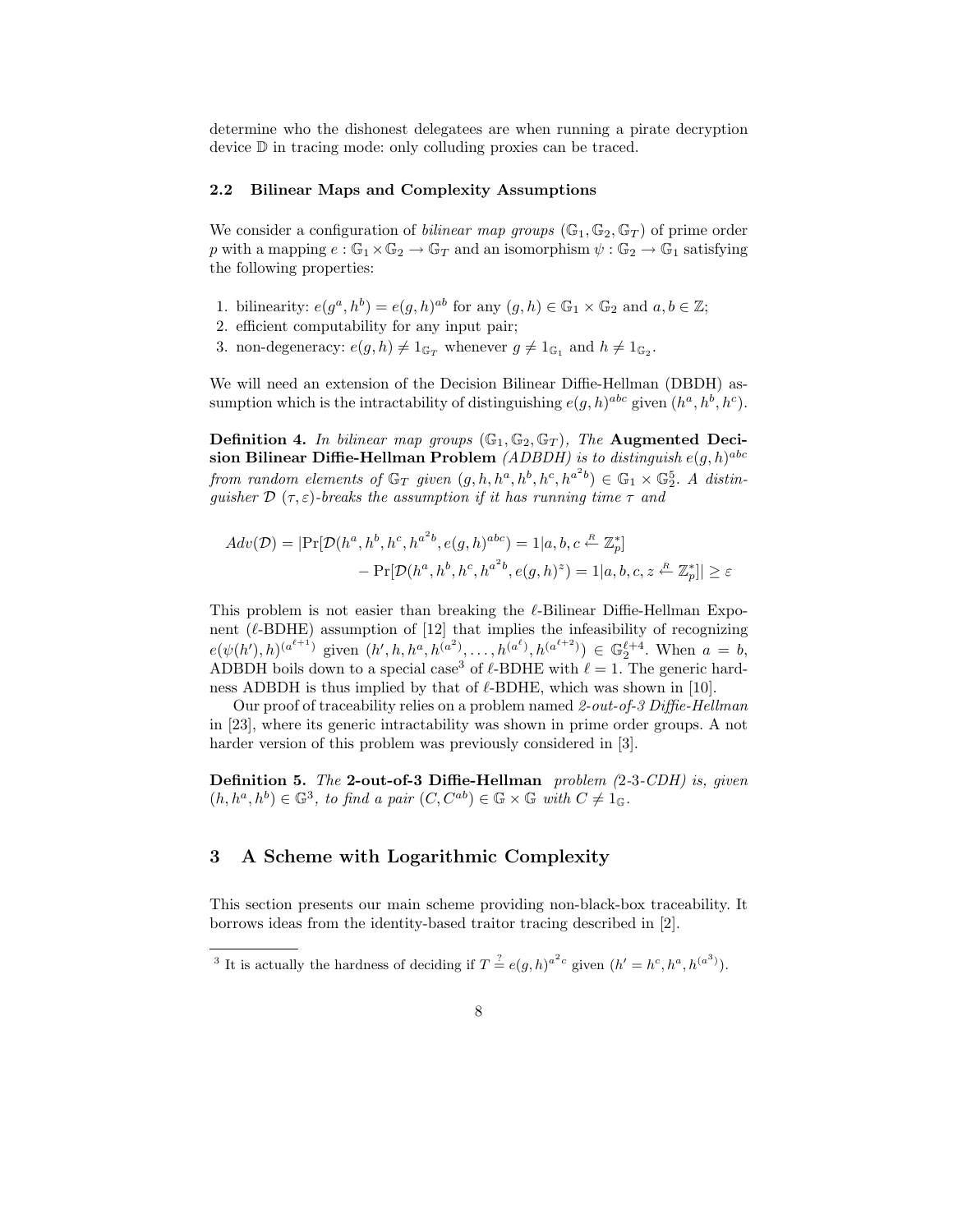#### 3.1 Intuition

To provide a better intuition of the scheme, we need the recall the Waters IBE [29] and the notion of wildcard IBE [1]. The former involves a trusted party that publishes a master public key  $mpk = (Z = e(g, h)^z, V_0, V_1, \dots, V_n) \in \mathbb{G}_T \times \mathbb{G}_2^{n+1}$ where  $z \stackrel{R}{\leftarrow} \mathbb{Z}_p^*$  and n is the length of identity strings. The trusted authority keeps a master secret  $msk = h^z$  to itself. This secret is used to derive private keys from user's identities  $id = i_1 \dots i_n \in \{0,1\}^n$  by computing

$$
d_{id} = (d_1, d_2) = (msk \cdot (V_0 \cdot \prod_{\ell=1}^n V_{\ell}^{i_{\ell}})^r, h^r)
$$

for a randomly chosen exponent  $r \stackrel{R}{\leftarrow} \mathbb{Z}_p^*$ . Such a private key always satisfies

$$
e(g, d_1) = Z \cdot e(U_0 \cdot \prod_{\ell=1}^n U_\ell, d_2) \tag{1}
$$

where  $U_{\ell} = \psi(V_{\ell})$  for  $\ell = 0, \ldots, n$ . Therefore, a ciphertext encrypted as

$$
C_0 = m \cdot Z^s
$$
  $C_1 = g^s$   $C_2 = (U_0 \cdot \prod_{\ell=1}^n U_{\ell}^{i_{\ell}})^s$ ,

for a random  $s \stackrel{R}{\leftarrow} \mathbb{Z}_p^*$ , can be deciphered by computing  $m = C_0 \cdot e(C_2, d_2)/e(C_1, d_1)$ (this is easily observed by raising both members of  $(1)$  to the power s).

Wildcard IBE schemes [1] (or WIBE for short) are hierarchical IBE systems where certain levels of the hierarchy can be left unspecified by a sender willing to allow decryption by any hierarchy member whose identity fits a certain pattern. These WIBE systems were notably used to construct multi-receiver encryption systems. In the case of Waters' IBE, the unique level of the hierarchy can be left unspecified by replacing the ciphertext component  $C_2$  with a vector  $(U_0^s, U_1^s, \ldots, U_n^s)$  so that  $C_2 = (U_0 \cdot \prod_{\ell=1}^n U_\ell^{i_\ell})^s$  can be reconstructed at decryption for any identity  $id \in \{0,1\}^n$ . Placing such a "wildcard" at the unique level of the hierarchy permits decryption by anyone holding a decryption key for some identity. The same underlying idea was used in [2] to devise an identity-based traitor tracing scheme from a 2-level WIBE built on [29].

At high level, our scheme can be seen as using a multi-receiver encryption scheme derived from the single level  $W_a-W I \mathcal{B} \mathcal{L}$  of [1]. Instead of assigning a unique identifier to decryption keys as in [2], we embed it in re-encryption keys.

These re-encryption keys are generated by binding decryption keys of the multi-receiver scheme to delegatees' public keys. Identity-based private keys are associated with serial numbers (seen as identities) and tied up to the public keys of entities to whom messages must be re-encrypted. More precisely, we let each party j generate an additional public key component  $Y_j = h^{y_j}$  and a delegation from user  $i$  to user  $j$  is made effective by the re-encryption key

$$
R_{ij} = (id, A_{ij}, B_{ij}) = (id, Y_j^{z_i} \cdot (V_{i,0} \cdot \prod_{\ell=1}^n V_{i,\ell}^{i_\ell})^r, h^r)
$$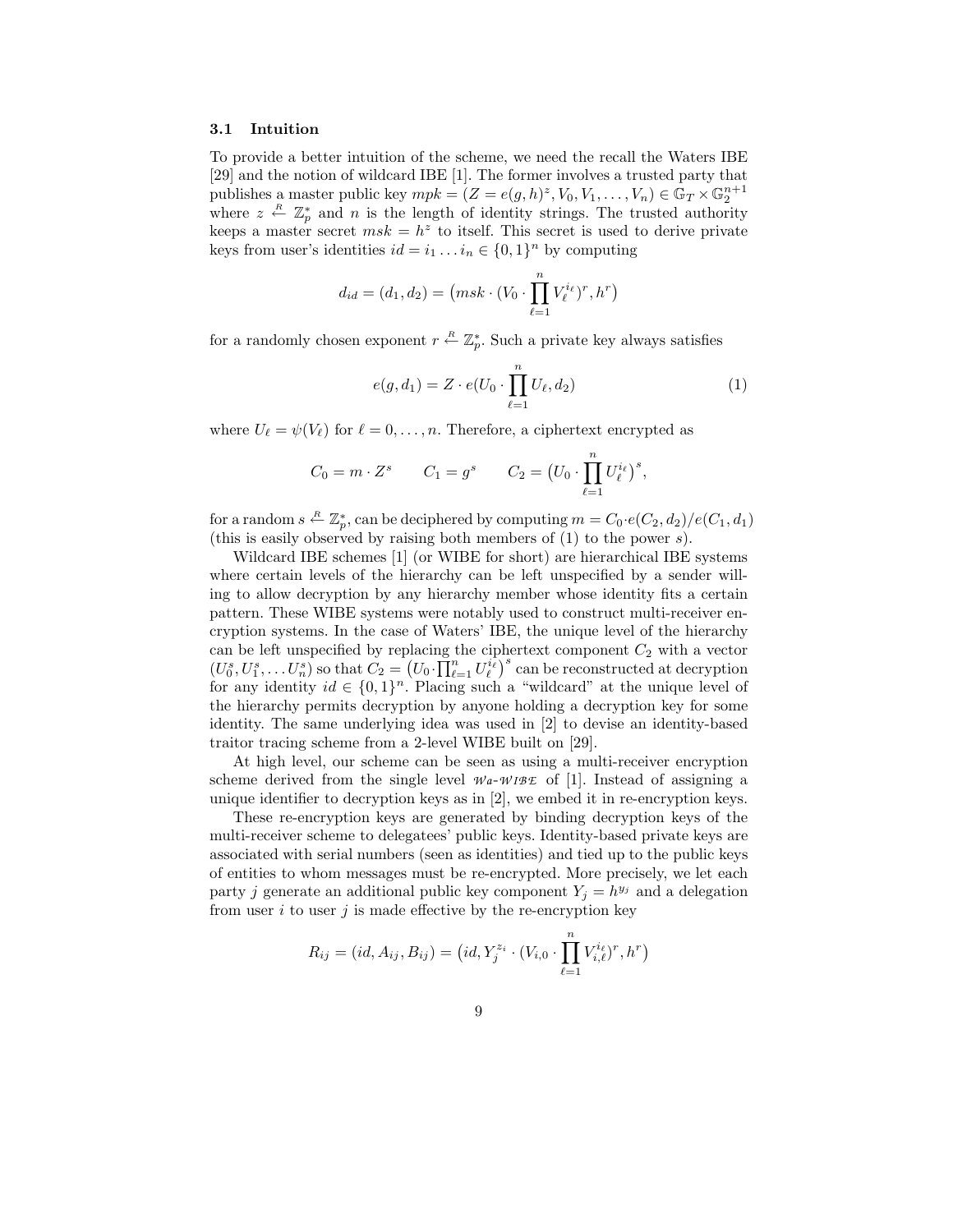where  $pk_i = (Z_i = e(g, h)^{z_i}, Y_i = h^{y_i}, U_{i,0}, \ldots, U_{i,n})$  is user *i*'s public key and  $U_{i,\ell} = \psi(V_{i,\ell})$  for  $\ell = 0,\ldots,n$ . The re-encryption algorithm can actually be thought of as translating WIBE ciphertexts into regular public key encryptions under the delegatee's public key.

The tracing system is non-black-box. It takes as input a pirate re-encryption key and merely extracts the built-in serial number from it. With a non-blackbox tracing algorithm, we do not need collusion-secure codes [14]. The proof of traceability takes advantage of the collusion-resistance of the underlying WIBE and we have logarithmic-size ciphertexts in the number of delegations.

#### 3.2 The Scheme

For simplicity, we assume that all users have at most N delegatees. Public keys and second level ciphertexts consist of  $O(n) = O(\log N)$  group elements.

**Global-setup**( $\lambda$ ): on input of a security parameter  $\lambda$ , choose bilinear map groups

 $(\mathbb{G}_1, \mathbb{G}_2, \mathbb{G}_T, e, \psi)$  of prime order  $p > 2^{\lambda}$  with generators  $h \stackrel{R}{\leftarrow} \mathbb{G}_2$ ,  $g = \psi(h)$ .

**Keygen**( $\lambda$ ): user *i* sets his public key as

$$
pk_i = (Z_i = e(g, h)^{z_i}, Y_i = h^{y_i}, U_{i,0} = g^{u_{i,0}}, U_{i,1} = g^{u_{i,1}}, \dots, U_{i,n} = g^{u_{i,n}})
$$

for random values  $(z_i, y_i, u_{i,0}, u_{i,1}, \ldots, u_{i,n}) \stackrel{R}{\leftarrow} (\mathbb{Z}_p^*)^{n+3}$ . For  $\ell = 0, \ldots, n$ , group elements  $V_{i,\ell} = h^{u_{i,\ell}} \in \mathbb{G}_2$  (that satisfy  $U_{i,\ell} = \psi(V_{i,\ell})$ ) are also computed and included in the private key  $sk_i = (z_i, y_i, V_{i,0}, \ldots, V_{i,n})$ . Let  $w_{i,j} \in \{0,1\}^n$  be a unique identifier to be assigned by user i to the reencryption key  $R_{ij}$  translating to user j. Elements  $U_{i,\ell}, V_{i,\ell}$  define functions

$$
F_{V_i}: \{0,1\}^n \to \mathbb{G}_2: F_{V_i}(w_{i,j}) = V_{i,0} \cdot \prod_{\ell=1}^n V_{i,\ell}^{w_{i,j,\ell}}
$$

and  $F_{U_i}: \{0,1\}^n \to \mathbb{G}_1: F_{U_i}(w_{i,j}) = \psi(F_{V_i}(w_{i,j})).$ 

**ReKeygen** $(sk_i, pk_j)$ : given user i's private key  $sk_i = (z_i, y_i, V_{i,0}, \ldots, V_{i,n})$  and user j's public key  $pk_j = (Z_j, Y_j, U_{j,0}, U_{j,1}, \ldots, U_{j,n})$ , choose<sup>4</sup> a previously unemployed string  $w_{i,j} = w_{i,j,1} \dots w_{i,j,n} \in \{0,1\}^n$  and a random exponent  $r \stackrel{R}{\leftarrow} \mathbb{Z}_p^*$  to generate the unidirectional key

$$
R_{ij} = (w_{i,j}, A_{ij}, B_{ij}) = (w_{i,j}, Y_j^{z_i} \cdot F_{V_i}(w_{i,j})^r, h^r).
$$

**CheckKey**( $sk_i, pk_j, R_{ij}$ ): given  $sk_i = (z_i, y_i, V_{i,0}, \ldots, V_{i,n})$ , parse user j's public key  $pk_j$  as  $(Z_j, Y_j, U_{j,0}, U_{j,1}, \ldots, U_{j,n})$  and  $R_{ij}$  as  $(w_{i,j}, A_{ij}, B_{ij})$ . Return 1 if

$$
e(g, A_{ij}) = e(g, Y_j)^{z_i} \cdot e(F_{U_i}(w_{i,j}), B_{ij})
$$
\n(2)

and 0 otherwise.

<sup>&</sup>lt;sup>4</sup> in order to avoid to store  $w_{ij}$  and r, the delegator can compute them as a pseudorandom function of a short secret key and the public key  $pk_i$ .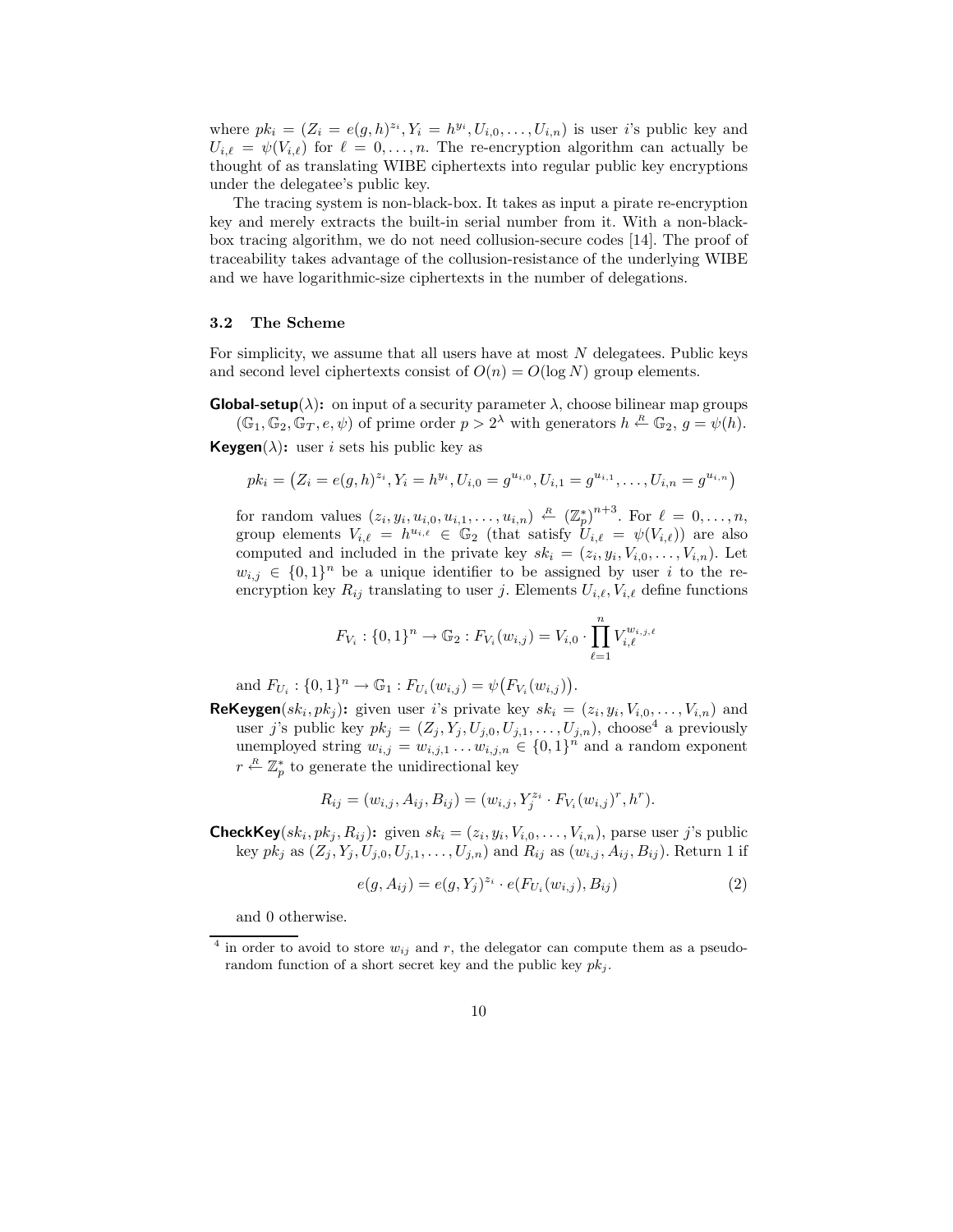**Enc**<sub>1</sub> $(m, pk_i, \text{par})$ : to encrypt a message  $m \in \mathbb{G}_T$  under the public key  $pk_i =$  $(Z_i, Y_i, U_{i,0}, U_{i,1}, \ldots, U_{i,n})$  at the first level, choose  $s \stackrel{R}{\leftarrow} \mathbb{Z}_p^*$  and output

$$
\mathbf{C} = (C_0, C_1) = (m \cdot e(g, h)^s, e(g, Y_i)^s)
$$

**Enc**<sub>2</sub> $(m, pk_i, \text{par})$ : to encrypt a message  $m \in \mathbb{G}_T$  under the public key  $pk_i$  at level 2, the sender picks a random exponent  $s \stackrel{R}{\leftarrow} \mathbb{Z}_p^*$  and computes

$$
\mathbf{C} = (C_0, C_1, C_{2,0}, C_{2,1}, \dots, C_{2,n}) = (m \cdot Z_i^s, g^s, U_{i,0}^s, U_{i,1}^s, \dots, U_{i,n}^s)
$$

**ReEnc**( $R_{ij}$ ,  $\mathbf{C}_i$ ): given the translation key  $R_{ij} = (w_{i,j}, A_{ij}, B_{ij}) \in \{0, 1\}^n \times \mathbb{G}_2^2$ <br>and a ciphertext  $\mathbf{C}_i = (C_0, C_1, C_{2,0}, \dots, C_{2,n}) \in \mathbb{G}_T \times \mathbb{G}_1^{n+2}$ , compute

$$
F_{U_i}(w_{i,j})^s = C_{2,0} \cdot \prod_{\ell=1}^n C_{2,\ell}^{w_{i,j,\ell}} = (U_{i,0} \cdot \prod_{\ell=1}^n U_{i,\ell}^{w_{i,j,\ell}})^s
$$

and output

$$
\mathbf{C}'_j = (C'_0, C'_1) = \left(C_0, \frac{e(C_1, A_{ij})}{e(F_{U_i}(w_{i,j})^s, B_{ij})}\right)
$$
\n(3)

$$
= \left(m \cdot e(g, h)^{z_i s}, e(g, Y_j)^{z_i s}\right) = \left(m \cdot e(g, h)^{\tilde{s}}, e(g, Y_j)^{\tilde{s}}\right) \tag{4}
$$

with  $\tilde{s} = sz_i$ .

- **Dec**<sub>1</sub>( $C_j$ ,  $sk_j$ ): given  $sk_j = (z_j, y_j, V_{j,0}, \ldots, V_{j,n})$ , parse the ciphertext  $C_j$  as  $(C_0, C_1) \in \mathbb{G}_T^2$ . Return  $m = C_0 / C_1^{1/y_j}$ .
- **Dec**<sub>2</sub>( $\mathbf{C}_i$ , sk<sub>i</sub>): parse  $\mathbf{C}_i$  as  $C = (C_0, C_1, C_{2,0}, \ldots, C_{2,n}) \in \mathbb{G}_T \times \mathbb{G}_1^{n+2}$  and sk<sub>i</sub> as  $(z_i, y_i, V_{i,0}, \ldots, V_{i,n})$ . Return  $m = C_0/e(C_1, h)^{z_i}$ .
- **Trace** $(sk_i, R_{it}, pk_t)$ : on input of a public key  $pk_t = (Z_t, Y_t, U_{t,0}, \ldots, U_{t,n})$  and a re-encryption key  $R_{it} = (w, A_{it}, B_{it}) \in \{0, 1\}^n \times \mathbb{G}_2 \times \mathbb{G}_2$  such that CheckKey( $sk_i, pk_t, R_{it}$ ) = 1, this algorithm incriminates the proxy that has been provided with a re-encryption key including  $w$  as identifier.

The correctness of the re-encryption algorithm is easily checked by observing that re-encryption keys  $R_{ij} = (w_{i,j}, A_{ij}, B_{ij})$  always satisfy relation (2). Raising both members of the latter to the power  $s \in \mathbb{Z}_p^*$  gives

$$
e(g^s, A_{ij}) = e(g, Y_j)^{z_i s} \cdot e(F_{U_i}(w_{i,j})^s, B_{ij})
$$

which explains the transition between relations (3) and (4).

As in prior unidirectional schemes, the proxy and the delegator can collude to compute and disclose a quantity that allows opening all second level ciphertexts: given  $R_{ij} = (w_{i,j}, A_{ij}, B_{ij})$  and  $y_j$  s.t.  $Y_j = h^{y_j}$ , they can obtain

$$
R_{i\star}^{\text{bad}} = (w_{i,j}, A_{ij}^{1/y_j}, B_{ij}^{1/y_j}) = (w_{i,j}, h^{z_i} \cdot F_{V_i}(w_{i,j})^{r'}, h^{r'}),
$$

with  $r' = r/y_j$ , that allows for the off-line decryption of level 2 ciphertexts. However, when presented with  $R_{i\star}^{\text{bad}} = (w_{i,j}, A'_{ij}, B'_{ij})$ , the tracing algorithm runs the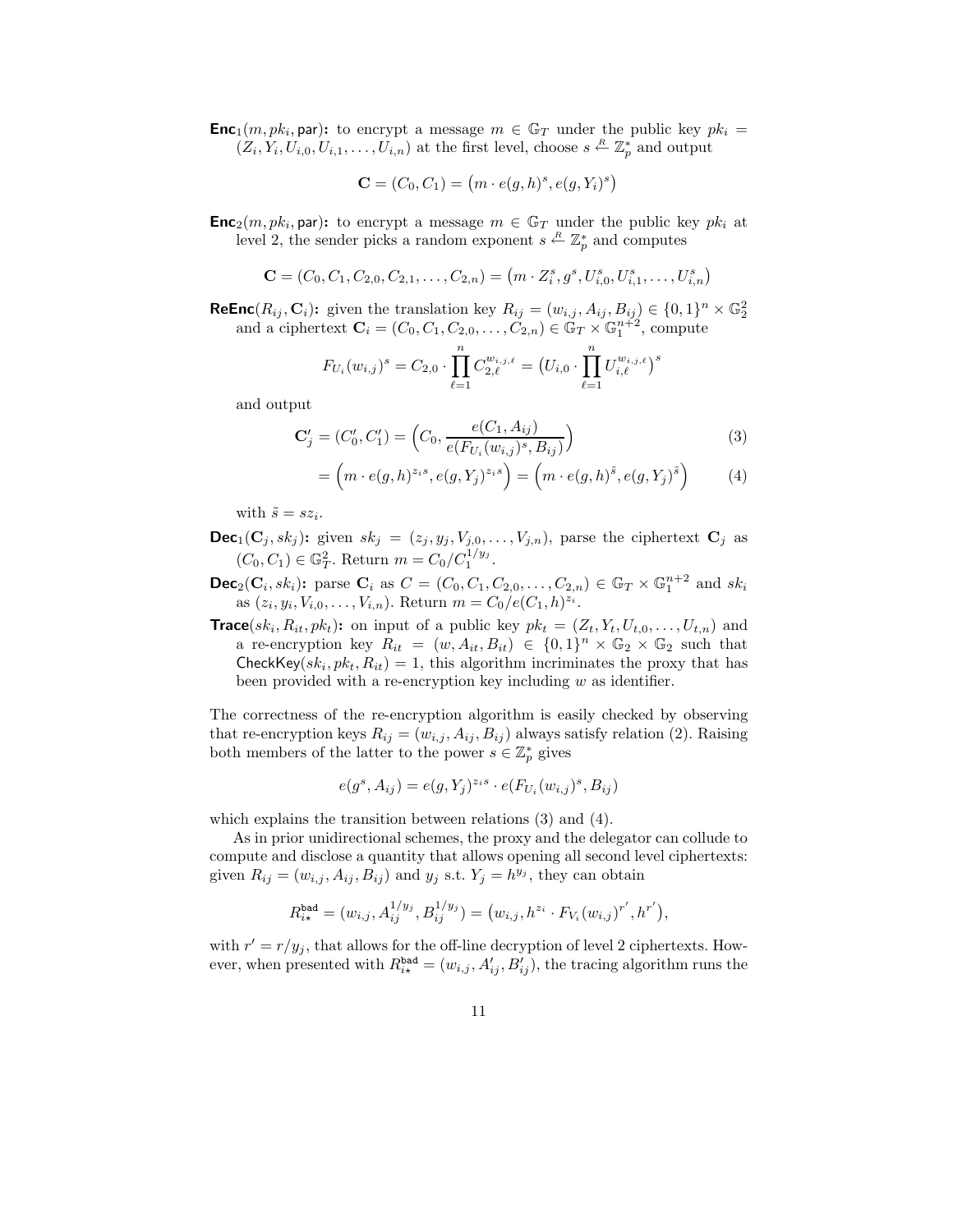validity check  $e(g, A'_{ij}) \stackrel{?}{=} Z_i \cdot e(F_{U_i}(w_{i,j}), B'_{ij})$ . If the latter test is successful, the the proxy identified by  $w_{i,j}$  and its associated delegatee are *both* found guilty for having conspired to produce  $R_{i\star}^{\text{bad}}$ . The serial number  $w_{i,j}$  makes the source of the collusion evident and provides a deterrent for abuses of trust.

When the tracing system takes as input a pair  $(R_{it} = (w, A_{it}, B_{it}), p k_t)$ , the original delegatee j associated the serial number  $w = w_{ij}$  cannot be incriminated as the corrupt proxy may have maliciously chosen  $pk_t$  as a function of  $pk_j$ (possibly in an attempt to trick user i into believing that j is not trustworthy).

#### 3.3 Security

Theorem 1. The scheme is semantically secure at the second level under the Augmented DBDH assumption.

*Proof.* Let  $(A = h^a, B = h^b, C = h^c, D = h^{a^2b}, T) \in \mathbb{G}_2^4 \times \mathbb{G}_T$  be an Augmented DBDH instance. We construct an algorithm  $\mathcal{B}$  that decides if  $T = e(g, h)^{abc}$ using its interaction with a chosen-plaintext adversary A.

All public keys that A gets to see are indexed by an integer  $i \in \{0, \ldots, N_{max}\},$ where  $N_{max} + 1$  denotes the maximal number of users in the system. Let us call  $HU \subset \{0, \ldots, N_{max}\}\$  the set of honest players, including the target receiver whose public key has index 0. Let also  $CU \subset \{1, \ldots, N_{max}\}\$  denote the set of corrupt receivers. The attack environment is emulated as follows.

- Key generation:
	- The public key  $pk_0 = (Z_0, Y_0, U_{0,0}, U_{0,1}, \ldots, U_{0,n})$  of the target user is chosen as  $Z_0 = e(\psi(A), B) = e(g, h)^{ab}$  and  $Y_0 = h^{y_0}, U_{0, \ell} = g^{u_{0, \ell}}$  with  $y_0, u_{0,\ell} \stackrel{R}{\leftarrow} \mathbb{Z}_p^*$  for  $\ell = 0, \ldots, n$ .
	- For users  $i \in H\cup \{0\}$ , public keys are defined by randomly choosing  $z_i, y_i, u_{i,0}, \ldots, u_{i,n} \stackrel{\tilde{\mu}}{\leftarrow} \mathbb{Z}_p^*$  and setting  $Z_i = e(g, h)^{z_i}$ ,  $Y_i = A^{y_i} = h^{ay_i}$  and  $U_{i,\ell} = g^{u_{i,\ell}}$  for  $\ell = 0, \ldots, n$ .
	- For corrupt users  $i \in CU$ , B generates  $pk_i$  according to the specification of the scheme and discloses private elements  $z_i, y_i, u_{i,0}, \ldots, u_{i,n} \in \mathbb{Z}_p^*$ .
- Re-encryption key generation: to generate re-encryption keys  $R_{ij}$  from player i to player j,  $\beta$  has to distinguish several situations.
	- If  $i \in CU$  or  $i \in HU\backslash\{0\}$ , B knows user i's private key component  $z_i$ such that  $Z_i = e(g, h)^{z_i}$  and generates a re-encryption key as specified by the re-encryption algorithm.
	- If  $i = 0$  and  $j \in H\{U\setminus\{0\}, \mathcal{B} \text{ picks a new string } w_{0,j} \in \{0,1\}^n \text{ and a}$ random exponent  $r \stackrel{R}{\leftarrow} \mathbb{Z}_p^*$  to return

$$
R_{0j} = (w_{0,j}, D^{y_j} \cdot F_{V_0}(w_{0,j})^r, h^r),
$$

for a random  $r \stackrel{R}{\leftarrow} \mathbb{Z}_p^*$ . Observe that  $R_{0j}$  has the correct shape since  $Z_0 = e(g, h)^{ab}, Y_j = A^{y_j} = h^{ay_j}$  and  $D^{y_j} = (h^{a^2by_j}) = (h^{ay_j})^{ab}.$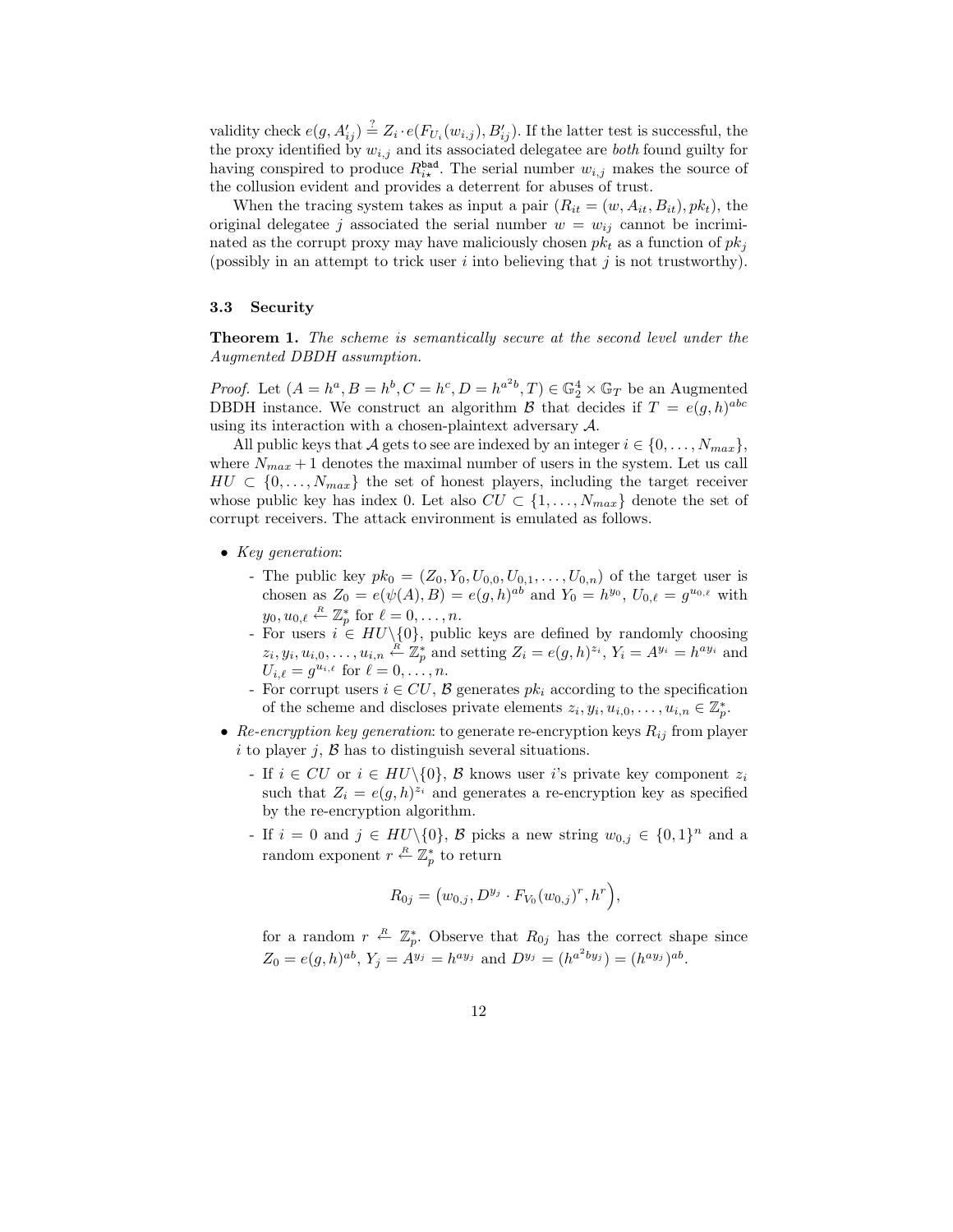• Challenge: when A comes up with messages  $m_0, m_1 \in \mathbb{G}_T$ , B flips a fair coin  $d^* \stackrel{R}{\leftarrow} \{0,1\}$  and sets the challenge ciphertext as

$$
C_0 = m_{d^*} \cdot T
$$
  $C_1 = \psi(C)$   $C_{2,\ell} = \psi(C)^{u_{0,\ell}}$  for  $\ell = 0, ..., n$ .

Since  $C = h^c$  and  $Z_0 = e(g, h)^{ab}$ ,  $\mathbf{C} = (C_0, C_1, C_{2,0}, \ldots, C_{2,n})$  is a valid encryption of  $m_{d^*}$  under  $pk_0$  with the encryption exponent  $s = c$  whenever  $T = e(g, h)^{abc}$ . When T is random in  $\mathbb{G}_T$ , C leaks no information on  $d^*$  and  $\mathcal A$  can only guess it with probability 1/2. Therefore,  $\mathcal B$  outputs 1 (meaning that  $T = e(g, h)^{abc}$  if A successfully guesses  $d^*$  and 0 otherwise. □

Theorem 2. The scheme is semantically secure at the first level under the DBDH assumption.

Proof. Given in appendix A. □

**Theorem 3.** The scheme is traceable under the 2-3-CDH assumption in  $\mathbb{G}_2$ .

*Proof.* For the sake of contradiction, assume that an adversary  $A$  defeats the non-black-box tracing algorithm (in the sense of definition 3) with probability ε. We build an algorithm  $\mathcal{B}''$  solving a 2-3-CDH instance  $(A = h^a, B = h^b)$  with probability  $O(\varepsilon/q_{rk})$ , where  $q_{rk}$  is the number of re-encryption key queries.

• Key generation: a set of public keys is prepared by  $\mathcal{B}''$ . For the target user 0, it first defines  $Z_0 = e(\psi(A), B) = e(g, h)^{ab}$  and  $Y_0 = h^{y_0}$  for a random  $y_0 \stackrel{R}{\leftarrow} \mathbb{Z}_p^*$ . The vector  $(V_{0,0}, V_{0,1}, \ldots, V_{0,n})$  is defined as  $V_{0,0} = A^{\alpha_0 - \kappa \tau} \cdot h^{\beta_0}$ ,  $V_{0,\ell} = A^{\alpha_{\ell}} \cdot h^{\beta_{\ell}}$  for  $\ell \in \{1,\ldots,n\}$  using random vectors  $(\alpha_0, \alpha_1, \ldots, \alpha_n) \stackrel{R}{\leftarrow}$  $\mathbb{Z}_{\tau}^{n+1}$ ,  $(\beta_0, \beta_1, \ldots, \beta_n) \stackrel{R}{\leftarrow} \mathbb{Z}_{p}^{n+1}$ , where  $\kappa \stackrel{R}{\leftarrow} \{0, \ldots, n\}$  is chosen at random and  $\tau = 2q_{rk}$ . For any string  $w_{0,j} = w_{0,j,1} \dots w_{0,j,n} \in \{0,1\}^n$ , we have

$$
F_{V_0}(w_{0,j}) = V' \cdot \prod_{\ell=1}^n V_{0,\ell}^{w_{0,j,\ell}} = A^{J(w_{0,j})} h^{K(w_{0,j})}
$$

for functions  $J : \{0,1\}^n \to \mathbb{Z}, K : \{0,1\}^n \to \mathbb{Z}_p$  respectively defined as  $J(w_{0,j}) = \alpha_0 + \sum_{\ell=1}^n \alpha_\ell w_{0,j,\ell} - \kappa\tau$  and  $K(w_{0,j}) = \beta_0 + \sum_{\ell=1}^n \beta_\ell w_{0,j,\ell}$ . For  $\ell = 0, \ldots, n$ ,  $\mathcal{B}''$  also sets  $U_{0,\ell} = \psi(V_{0,\ell})$ . As in [29], the simulator will be successful if  $J(w_{0,j}) \neq 0$  for all strings  $w_{0,j} \neq w^*$  involved in delegation queries whereas  $J(w^*) = 0$  for the identifier  $w^*$  of the re-encryption key produced by A at the tracing stage. Since  $|J(.)| \leq \tau(n+1) \ll p$ , we have  $J(w^*) = 0$ with non-negligible probability  $O(1/\tau(n+1))$ . For all other (honest or corrupt) users  $i \in \{1, ..., N_{max}\}$ , public keys are honestly generated by  $\mathcal{B}''$  that chooses the private keys  $(z_i, y_i, u_{i,0}, \ldots, u_{i,n}) \in \mathbb{Z}_p^{n+3}$ . The latter secrets are given to A for indices  $i \in CU \subset \{1, \ldots, N_{max}\}\$  of corrupt users.

• Re-encryption key queries: at any time,  $A$  may ask for re-encryption keys  $R_{ij}$  of her choosing. When  $i \neq 0$ ,  $\mathcal{B}''$  knows user i's private key and can normally handle the delegation query. Otherwise, following the technique of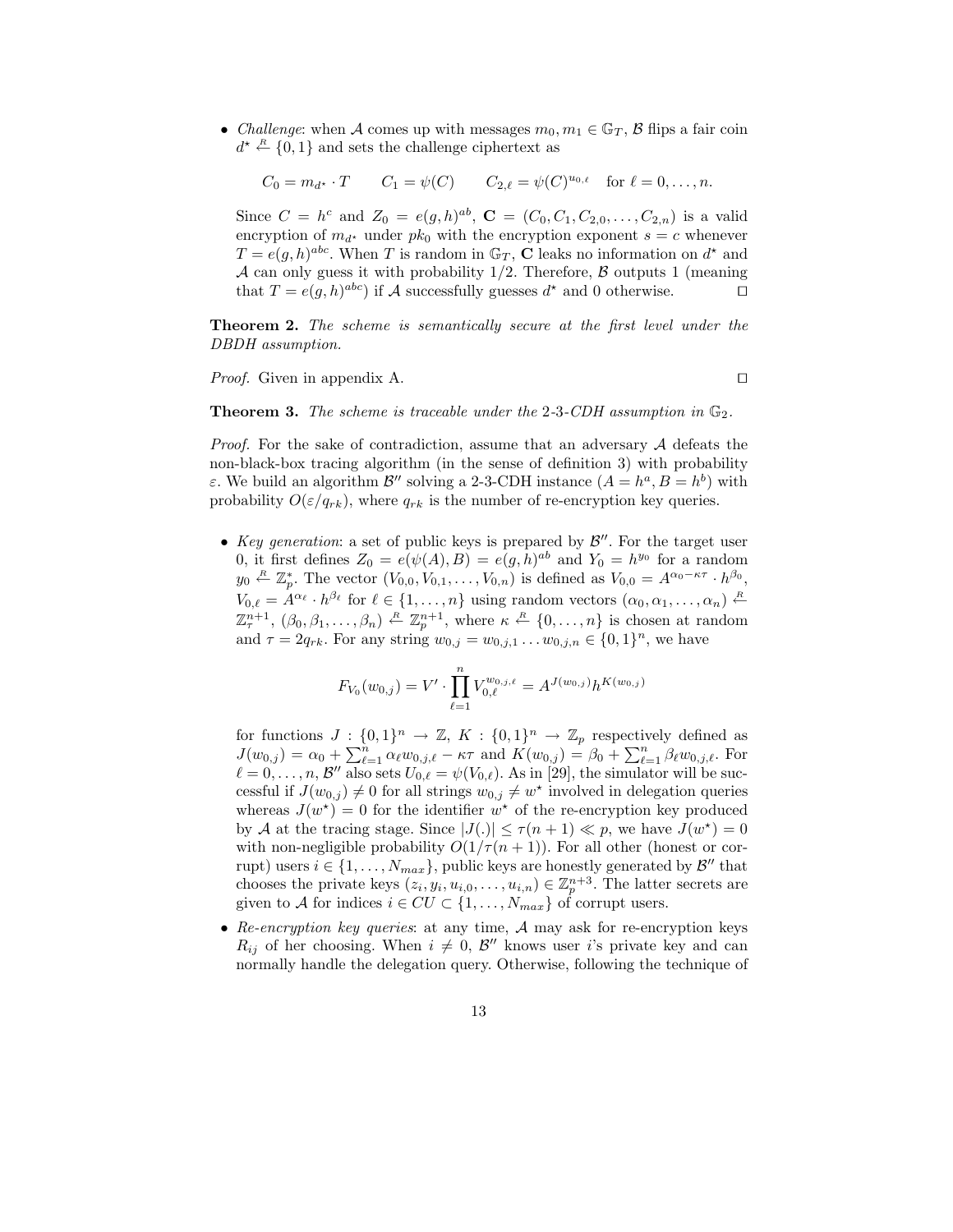[9, 29], it constructs a re-encryption key by sampling a fresh random string  $w_{0,j} \stackrel{\text{R}}{\leftarrow} \{0,1\}^n$  and a random exponent  $r \stackrel{\text{R}}{\leftarrow} \mathbb{Z}_p$  to compute

$$
R_{0j} = (w_{0,j}, A_{0j}, B_{0j}) = \left(w_{0,j}, B^{-y_j \frac{K(w_{0,j})}{J(w_{0,j})}} \cdot F_{V_0}(w_{0,j})^r, B^{-\frac{y_j}{J(w_{0,j})}} \cdot h^r\right),
$$

where  $y_j \in \mathbb{Z}_p^*$  is part of user j's private key, which is returned to A. If we define  $\tilde{r} = r - (by_j)/J(w_{0,j}), R_{0j}$  has the correct distribution since

$$
A_{0j} = B^{-y_j \frac{K(w_{0,j})}{J(w_{0,j})}} \cdot F(w_{0,j})^r
$$
  
=  $B^{-y_j \frac{K(w_{0,j})}{J(w_{0,j})}} \cdot F(w_{0,j})^{\tilde{r}} \cdot (A^{J(w_{0,j})} \cdot h^{K(w_{0,j})})^{\frac{by_j}{J(w_{0,j})}} = (h^{y_j})^{ab} \cdot F(w_{0,j})^{\tilde{r}}$ 

and  $B_{0j} = h^{\tilde{r}}$ . If  $J(w_{0,j}) = 0$ ,  $\mathcal{B}''$  aborts as it cannot answer the query.

• Tracing stage: a successful attacker must output a pair  $(R_{0t}^{\star}, pk_t)$  such that CheckKey( $sk_0, R_{0t}^{\star}, pk_t$ ) = 1 and  $R_{0t}^{\star} = (w^{\star}, A_{0t}^{\star}, B_{0t}^{\star})$  cannot be traced to a member of the coalition T. This implies that  $w^*$  must differ from all the serial numbers  $w_{0j}$  that were associated with user 0's delegatees. At this point,  $\mathcal{B}^{\prime\prime}$ declares failure if  $J(w^*) \neq 0$ . With probability at least  $1/4q_{rk}(n+1)$  (see [29] for a detailed analysis of this probability) such a failure state is avoided. In this case,  $\mathcal{B}''$  parses  $pk_t$  as  $(Z_t, Y_t, U_{t,0}, \ldots, U_{t,n})$  and outputs

$$
\left(Y_t, A_{0t}^\star/B_{0t}^{\star K(w^\star)}\right) = \left(Y_t, Y_t^{ab}\right)
$$

which solves the 2-3-CDH problem in  $\mathbb{G}_2$ . □

## 4 A Variant with Black Box k-Traceability

The scheme can be endowed with a black-box tracing mechanism which is similar to the one described in [2]. The idea is to associate identity-based private keys with the codewords (seen as identities) of a collusion-secure code [14] instead of serial numbers. These keys are bound to delegatees' public keys to form fingerprinted re-encryption keys. Assuming the hardness of the Decision Diffie-Hellman problem in  $\mathbb{G}_1$  for configurations where  $\mathbb{G}_1 \neq \mathbb{G}_2$  (and no isomorphism from  $\mathbb{G}_1$  to  $\mathbb{G}_2$  is computable), well-formed ciphertexts are not publicly recognizable. Then, pirate re-encryption devices  $\mathbb P$  can be probed with invalid ciphertexts so as to determine the codeword of one of the pirate re-encryption keys.

As in [2], this comes at the expense of prohibitively large ciphertexts, the size of which becomes proportional to the length of the collusion-secure code. We need a binary  $(k, N, \varepsilon)$ -collusion-secure code (as defined in appendix B), where  $N$  is the the maximal number of delegatees per user,  $k$  is the maximal number of colluding proxies against a delegator and  $\varepsilon$  is the maximal probability that a colluder avoids being traced. Such a code can be obtained with codewords of length  $n = O(k^2(\log N + \log(\varepsilon^{-1})))$  [28], which is also the number of group elements in a ciphertext. If users have at most  $N = 100$  delegatees, in the case  $k \approx 10$ , we end up with ciphertexts made of about 700 group elements (which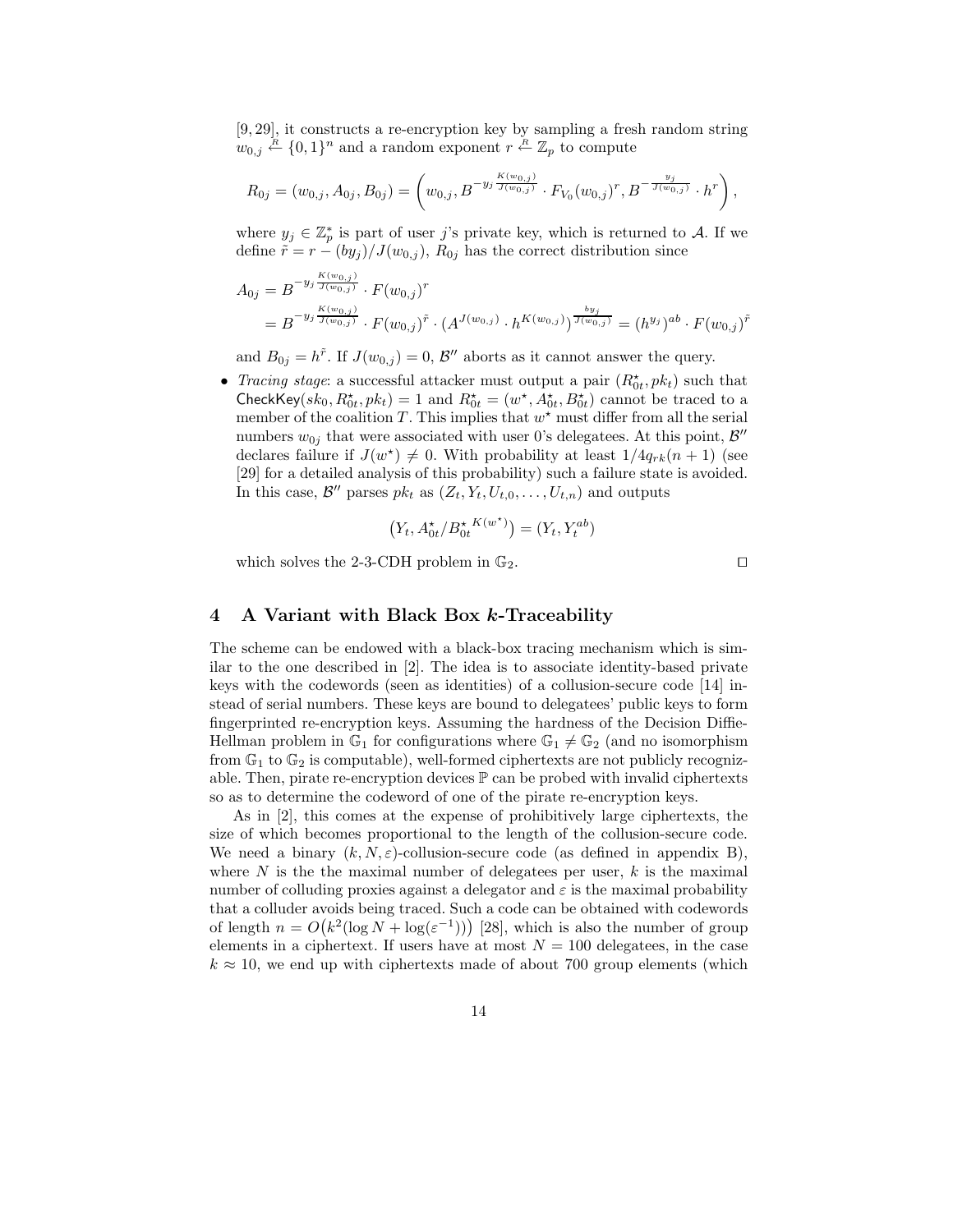amounts to 13 Kb using curves [6] where elements of  $\mathbb{G}_1$  have a 161-bit representation). We leave open the problem of constructing an efficient black-box traceable scheme.

The tracing system, borrowed from [2], probes re-encryption devices with second level ciphertexts wherein certain components have been altered and eventually retrieves bits at all positions where words in the feasible set of the coalition (see appendices B and C for details) are identical. More precisely, the tracing algorithm checks whether the pirate device successfully re-encrypts ciphertexts where components  $C_{2,\ell}$  (for all  $\ell \in \{1,\ldots,n\}$ ), have been tampered with. If it does, the tracer deduces that  $C_{2,\ell}$  was not used by the pirate device, which means that the associated bit is 0 in all codewords that were assigned to reencryption keys available to the coalition. Once a  $n$ -bit word in the feasible set of the coalition has been found, the tracing procedure of the collusion-secure code allows recovering the fingerprint of one of the involved re-encryption keys, which identifies a misbehaving proxy.

## 5 Conclusion

In all PRE schemes proposed so far, proxies and delegatees can derive new reencryption keys for receivers that are not trusted by the delegator. In this paper, we proposed traceable proxy re-encryption systems, in which proxies that leak their re-encryption key can be identified by the delegator and we presented an efficient realization of this concept. An interesting open issue is to design a more efficient TPRE scheme with black-box traceability.

Acknowledgements. We thank Duong Hieu Phan for his comments. The first author is supported by the Belgian National Fund for Scientific Research (F.R.S.- F.N.R.S.). The second author is supported by the European Commission through the IST Program under Contract IST-2002-507932 ECRYPT and by the French Agence Nationale de la Recherche through the PACE project.

#### References

- 1. M. Abdalla, D. Catalano, A. Dent, J. Malone-Lee, G. Neven, N. Smart. Identity-Based Encryption Gone Wild. In ICALP'06, LNCS 4052, pp. 300–311. Springer, 2006.
- 2. M. Abdalla, A. Dent, J. Malone-Lee, G. Neven, D. Phan, N. Smart. Identity-Based Traitor Tracing. In PKC'07, LNCS 4450, pp. 361–376. Springer, 2007.
- 3. S. Al-Riyami, K. Paterson. Certificateless Public Key Cryptography. In Asiacrypt'03, LNCS 2894, pp. 452–473. Springer, 2003.
- 4. G. Ateniese, K. Fu, M. Green, S. Hohenberger. Improved Proxy Re-Encryption Schemes with Applications to Secure Distributed Storage. In NDSS, 2005.
- 5. —. Improved proxy re-encryption schemes with applications to secure distributed storage. In ACM TISSEC, 9(1): pp. 1–30, 2006.
- 6. P. S. L. M. Barreto, M. Naehrig. Pairing-Friendly Elliptic Curves of Prime Order. In SAC'05. LNCS 3897, pp. 319–331. Springer, 2006.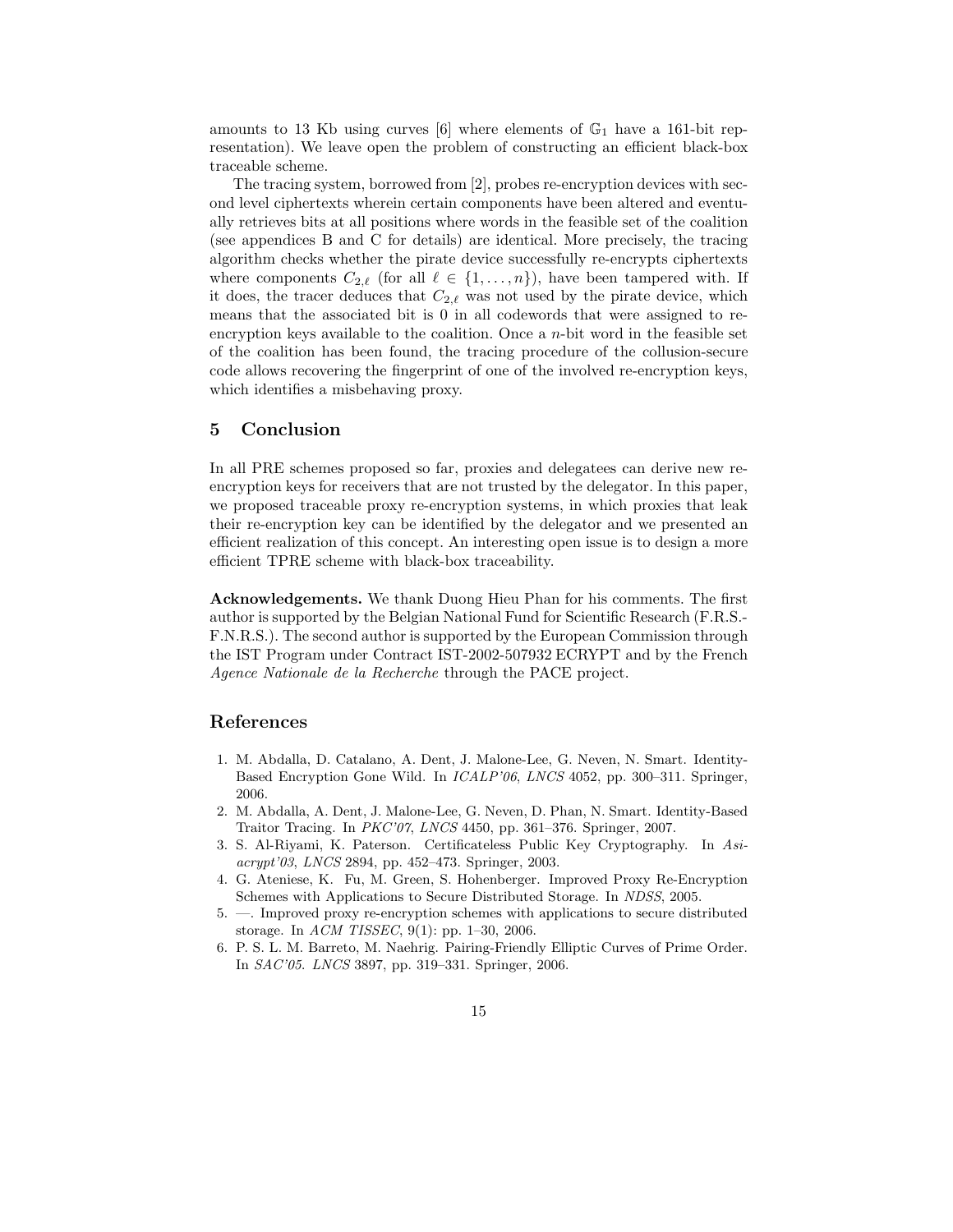- 7. M. Bellare, P. Rogaway. Random oracles are practical: A paradigm for designing efficient protocols. In 1st ACM Conference on Computer and Communications Security, pp. 62–73, ACM Press, 1993.
- 8. M. Blaze, G. Bleumer, M. Strauss. Divertible Protocols and Atomic Proxy Cryptography. In Eurocrypt'98, LNCS 1403, pp. 127–144, 1998.
- 9. D. Boneh, X. Boyen. Efficient selective-ID secure identity based encryption without random oracles. In Eurocrypt'04, LNCS 3027, pp. 223–238. Springer, 2004.
- 10. D. Boneh, X. Boyen, E.-J. Goh. Hierarchical Identity Based Encryption with Constant Size Ciphertext. In Eurocrypt'05, LNCS 3494, pp. 440–456. Springer, 2005.
- 11. D. Boneh, M. Franklin. Identity-based encryption from the Weil pairing. In Crypto'01, LNCS 2139, pp. 213–229. Springer, 2001.
- 12. D. Boneh, C. Gentry, B. Waters. Collusion Resistant Broadcast Encryption with Short Ciphertexts and Private Keys. In Crypto'05, LNCS 3621, pp. 258–275. Springer, 2005
- 13. D. Boneh, A. Sahai, B. Waters. Fully Collusion Resistant Traitor Tracing with Short Ciphertexts and Private Keys. In Eurocrypt'06, LNCS 4004, pp. 573–592. Springer, 2006.
- 14. D. Boneh, J. Shaw. Collusion-Secure Fingerprinting for Digital Data. In Crypto'95, LNCS 936, pp. 452–465. Springer, 1995.
- 15. J. Camenisch, S. Hohenberger and A. Lysyanskaya. Compact E-Cash. In Eurocrypt'05, LNCS 3494, pp. 302–321, Springer, 2005.
- 16. R. Canetti, S. Hohenberger. Chosen-Ciphertext Secure Proxy Re-Encryption. In ACM CCS'07, pp. 185–194. ACM Press, 2007.
- 17. B. Chor, A. Fiat, M. Naor. Tracing Traitors. In Crypto'94, LNCS 839, pp. 257–270. Springer, 1994.
- 18. T. ElGamal. A public key cryptosystem and a signature scheme based on discrete logarithms. In Crypto'84, LNCS 196, pp. 10–18. Springer, 1985.
- 19. M. Green, G. Ateniese. Identity-Based Proxy Re-encryption. In ACNS'07, LNCS 4521, pp. 288–306. Springer, 2007.
- 20. V. Goyal. Reducing Trust in the PKG in Identity Based Cryptosystems. In Crypto'07, LNCS 4622, pp. 430–447. Springer, 2007.
- 21. S. Hohenberger. Advances in Signatures, Encryption, and E-Cash from Bilinear Groups. Ph.D. Thesis, MIT, May 2006.
- 22. S. Hohenberger, G. N. Rothblum, a. shelat, V. Vaikuntanathan. Securely Obfuscating Re-encryption. In TCC'07, LNCS 4392, pp. 233–252. Springer, 2007.
- 23. S. Kunz-Jacques, D. Pointcheval. About the Security of MTI/C0 and MQV. In SCN'06, LNCS 4116, pp. 156–172, Springer, 2006.
- 24. B. Libert, D. Vergnaud. Unidirectional Chosen-Ciphertext Secure Proxy Re-Encryption. In PKC'08, LNCS 4939, pp. 360–379, Springer, 2008.
- 25. T. Matsuo. Proxy Re-encryption Systems for Identity-based Encryption. In Pairing'07, LNCS 4575, pp. 247–267. Springer, 2007.
- 26. M. Scott. Authenticated ID-based Key Exchange and remote log-in with simple token and PIN number. Cryptology ePrint Archive: Report 2002/164, 2002.
- 27. A. Shamir. Identity based cryptosystems and signature schemes. In Crypto'84, LNCS 196, pp. 47–53. Springer, 1984.
- 28. G. Tardos. Optimal probabilistic fingerprint codes. In STOC'03, pp. 116–125. ACM Press, 2003.
- 29. B. Waters. Efficient Identity-Based Encryption Without Random Oracles. In Eurocrypt'05, LNCS 3494, pp. 114–127. Springer 2005.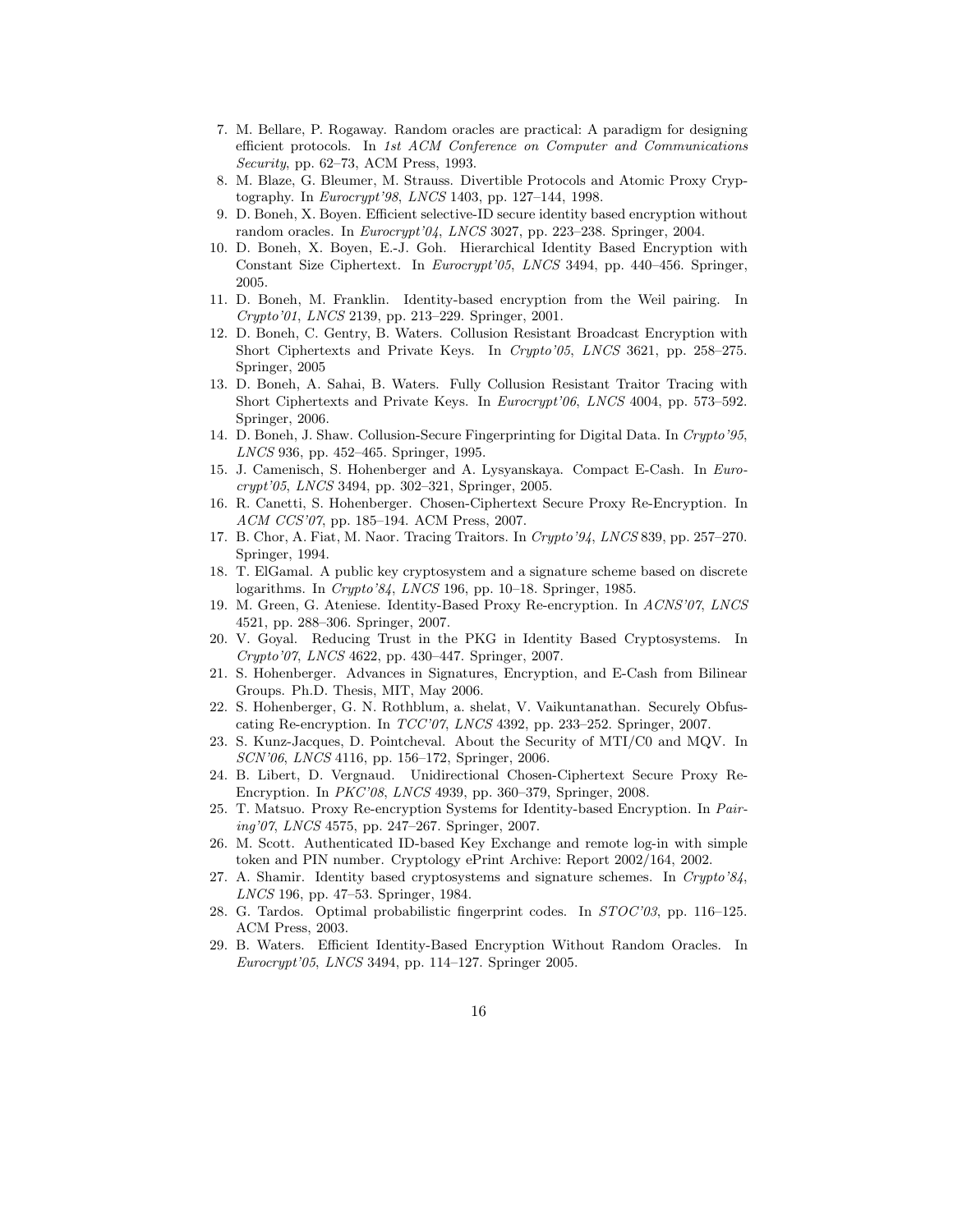# A Proof of Theorem 2

Let  $(A = h^a, B = h^b, C = h^c, T \stackrel{?}{=} e(g, h)^{abc}$  be a DBDH instance. We show a simple distinguisher  $\mathcal{B}'$  built from an adversary  $\mathcal{A}$  against first level challenge ciphertexts. For the target user, the public key  $pk_0$  is made of  $Z_0 = e(g, h)^{z_0}$ ,  $Y_0 = C = h^c, U_{0,\ell} = g^{u_{0,\ell}}$  for  $\ell = 0, \ldots, n$  with  $z_0, u_{0,0}, \ldots, u_{0,n} \stackrel{R}{\leftarrow} \mathbb{Z}_p^*$ . All other users' public keys are honestly generated and  $\mathcal{B}'$  knows the corresponding secret key  $sk_i = (z_i, y_i, u_{i,0}, \ldots, u_{i,n})$ . Recall that all re-encryption keys must be given to the adversary. Since  $\mathcal{B}'$  knows  $z_i \in \mathbb{Z}_p$  such that  $Z_i = e(g, h)^{z_i}$  for all users (including user 0), it can handle all delegation queries on behalf of all parties acting as delegators.

At the challenge step, A outputs messages  $m_0, m_1 \in \mathbb{G}_T$  and expects to receive a challenge ciphertext encrypted for user 0. To generate it,  $\mathcal{B}'$  flips a fair coin  $d^* \stackrel{R}{\leftarrow} \{0,1\}$  and sets

$$
C_0 = m_{d^*} \cdot e(\psi(A), B) \qquad C_1 = T.
$$

Since  $Y_0 = h^c$ , it can be readily observed that  $\mathbf{C} = (C_0, C_1)$  is a proper encryption of  $m_{d^*}$  with the encryption exponent  $s = ab$  if  $T = e(g, h)^{abc}$ . If T is random, the bit  $d^*$  is perfectly hidden from A. As usual, B' decides that  $T = e(g, h)^{abc}$  if and only if  $\mathcal{A}$ 's guess is correct. □

# B Binary Collusion-Secure (Fingerprinting) Codes

In order to make the description of the scheme with black-box traceability selfcontained, we review in this appendix the definition of collusion-secure (fingerprinting) codes from [14]. We only consider binary codes (i.e. codes defined over  $\{0, 1\}$  and for more details on collusion-secure codes, we refer the reader to [14, 28] and references therein.

We begin by defining some notation:

- $x \in \{0,1\}^n$  is called a *binary word of length n*. For such a word, we write  $x = x_1 ... x_n$  where  $x_i \in \{0, 1\}$  is the *i*<sup>th</sup> bit of  $x$  (for  $i \in \{1, ..., n\}$ ).
- Let  $I = \{1 \le i_1 < \ldots < i_j \le n\}$  be a set of indices. For a word  $x \in \{0,1\}^n$ ,  $x_{|I}$  denotes the subword  $x_{i_1} \ldots x_{i_j} \in \{0,1\}^n$  made of bits at positions in I.
- Let  $W = \{w_1, \ldots, w_j \in \{0,1\}^n\}$  be a set of words, and let I be the set of all positions where all strings in  $W$  are equal, *i.e.*  $I$  is the maximal set such that  $w_{1|I} = \cdots = w_{k|I}$ . The *feasible set FS(W)* of W is defined as the set of all strings that are equal to  $w_1, \ldots, w_k$  at positions in I, *i.e.*

$$
FS(W) = \{x \in \{0,1\}^n : x_{|I} = w_{1|I} = \cdots = w_{k|I}\}.
$$

The formal definition of collusion-secure codes proposed by Boneh and Shaw in [14] is the following: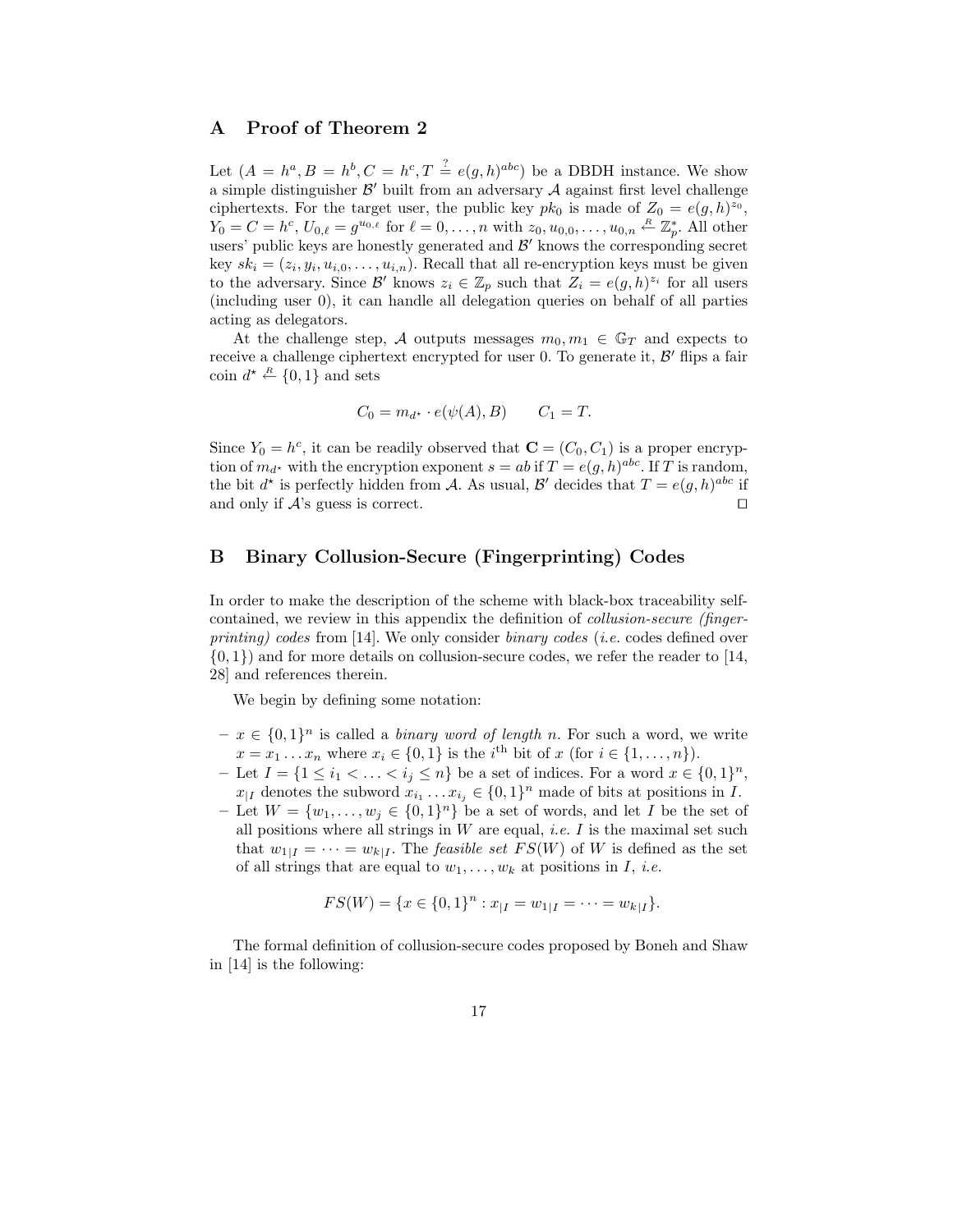**Definition 6.** Let  $0 \le k \le N$  be positive integers and  $\varepsilon \in (0,1]$ . A binary  $(k, N, \varepsilon)$  collusion-secure code of length n consists of a tracing algorithm T, a set  $\mathbb C$  called the codebook, of indexed codeswords  $w_i$  for  $1 \leq i \leq N$  and a trapdoor  $\tau$ . These are such that for all collusions  $C \subset \{1, \ldots, N\}$  of size at most  $k, W = \{w_i : i \in C\}$ , and for all (unbounded) algorithms  ${\mathcal{A}}$  it holds that

$$
\Pr\left[\mathcal{T}(x,\tau)\in C | x\in FS(W); x\leftarrow \mathcal{A}(W)\right] > 1-\varepsilon,
$$

where the probability is taken over the random coins of  $T$  and  $A$ .

#### C Details of the Scheme with Black-Box Tracing

The variant with black-box traceability is very close to the scheme of section 3 and we just outline the simple modifications that are required.

As in [2], we assume that pirate devices do not retain state information from prior re-encryptions when run in tracing mode.

Unlike what occurs in the scheme of section 3, the black-box tracing algorithm does not allow to incriminate delegatees when we run it on input of a pirate subkey that decrypts at level 2. The reason is that the reconstructed word eventually lies in the feasible set of codewords assigned to all re-encryption keys (i.e. those assigned to dishonest delegatees as well as those corresponding to honest ones) that were made available to the coalition.

**Global-setup**( $\lambda$ ): is the same as in section 3.2.

**Keygen**( $\lambda$ ): is as in section 3.2 with the difference that user *i* also selects a set  $\mathbb{C}_i$  of N binary words  $w_{i,1}, \ldots, w_{i,N}$  of length n that form a  $(k, N, \varepsilon)$ collusion-secure code. The latter is generated with an underlying trapdoor  $\tau_i$  to be used by its tracing procedure and that is also part of user i's private key. For codewords, elements  $U_{i,\ell}, V_{i,\ell}$  define functions  $F_{V_i}: \{0,1\}^n \to \mathbb{G}_2$ and  $F_{U_i}: \{0,1\}^n \to \mathbb{G}_1$  as in section 3.2.

ReKeygen, Enc<sub>2</sub>, Enc<sub>1</sub>, ReEnc, Dec<sub>2</sub> and Dec<sub>1</sub> also remain unchanged.

**Trace** $(sk_i, \mathbb{P})$ : given oracle access to a pirate proxy  $\mathbb{P}$  that correctly re-encrypts with probability  $\delta$ , the tracing algorithm conducts the following steps.

Let  $pk_t = (Z_t, Y_t, U_{t,0}, \ldots, U_{t,n})$  be the public key under which  $\mathbb P$  reencrypts ciphertexts. For  $\ell = 1, \ldots, n$ , initialize a counter  $ctr_{\ell} \leftarrow 0$  and run the following test  $L = 16\lambda/\delta$  times:

- 1. Choose a random message  $m \in \mathbb{G}_T$  and encrypt it using a random exponent  $s \stackrel{R}{\leftarrow} \mathbb{Z}_p^*$  to get a ciphertext  $\mathbf{C} = (C_0, C_1, C_{2,0}, C_{2,1}, \ldots, C_{2,n}).$
- 2. Replace element  $C_{2,\ell}$  with a random element from  $\mathbb{G}_1$ .
- 3. Query the pirate proxy  $\mathbb P$  on the altered ciphertext.
- 4. If  $\mathbb P$  actually re-encrypts **C** as a first level ciphertext  $\mathbf{C}' = (C_0, C'_1)$ with  $C'_1 = e(g^s, Y_t)^{z_i}$ , increase  $ctr_{\ell}$ .

After these L iterations, set  $w_{\ell}^{\mathbb{P}} \leftarrow 1$  if  $ctr_{\ell} < 4\lambda$  and  $w_{\ell}^{\mathbb{P}} \leftarrow 0$  otherwise.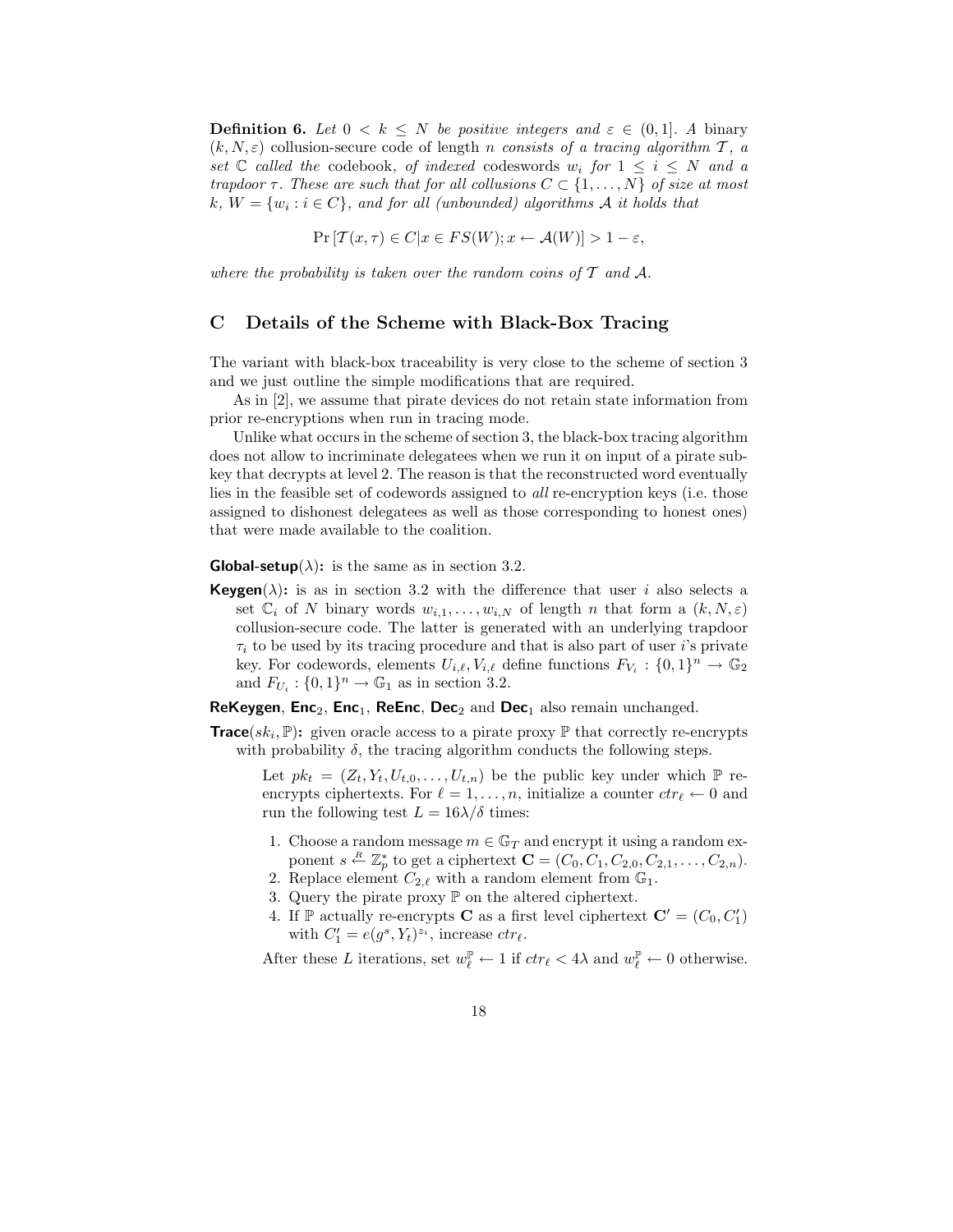The decoded *n*-bit word  $w^{\mathbb{P}}$  is finally taken as input by the tracing procedure of the collusion-secure code that uses the trapdoor  $\tau_i$  to uncover the identity of a rogue proxy with probability  $\varepsilon$ .

If I denotes the set of positions where all codewords of the coalition are identical, bits of  $w^{\mathbb{P}}$  outside I can be arbitrarily chosen by the pirate device (that can notice the ill-formedness of the ciphertext when its altered component is  $C_{2,\ell}$  for  $\ell \notin I$ ). But it does not matter since, as in [2], the tracing system of the code only needs a word  $w^{\mathbb{P}} \in \{0,1\}^n$  inside the feasible set.

It is essentially routine to prove the black-box traceability property using ideas from [2] but a slightly different assumption is needed. As in [2], we first have to count on the difficulty of DDH in  $\mathbb{G}_1$  within asymmetric pairing configuration. This assumption obviously requires the infeasibility of inverting  $\psi : \mathbb{G}_2 \to \mathbb{G}_1$ and found several applications (see [26, 15, 2] for instance).

**Definition 7.** The eXternal Diffie-Hellman assumption  $(XDH)$  in asymmetric bilinear groups  $(\mathbb{G}_1, \mathbb{G}_2)$  posits the hardness of the Decisional Diffie-Hellman problem in  $\mathbb{G}_1$ : given  $(g^a, g^b) \in \mathbb{G}_1^2$ , distinguishing  $g^{ab}$  from random should be hard. A distinguisher's advantage can be defined as in definition 4.

The second assumption that we make is a generalization – introduced in  $[3]$  – of the computational BDH assumption (CBDH).

Definition 8. The Generalized Bilinear Diffie-Hellman Problem (GBDH) is, given  $(h^a, h^b, h^c) \in \mathbb{G}_2^3$ , to come up with a pair  $(g', e(g', h)^{abc}) \in \mathbb{G}_1 \times \mathbb{G}_T$ .

The GBDH assumption is non-standard but it is worth mentioning that any algorithm breaking it would also be able to solve the Decision Tripartite Diffie-Hellman problem in  $\mathbb{G}_2$  which is to distinguish  $h^{abc}$  from random given  $(h^a, h^b, h^c)$ and that has been more widely used (see [13] for instance).

Theorem 4. The modified scheme is black-box k-traceable assuming that the code is a  $(k, N, \varepsilon)$ -collusion-secure code of length n, that the XDH assumption holds in  $\mathbb{G}_1$  and that the GBDH problem is hard. More concretely, the advantage of any PPT adversary A in constructing an untraceable re-encryption device that translates ciphertexts with probability δ after having obtained k re-encryption keys is at most

 $Adv(\mathcal{A})^{\mathsf{TPRE}} \leq \varepsilon + n \cdot (Adv^{\mathsf{GDBH}}(\mathcal{B}'') + \exp(-\lambda))$ 

if  $\delta > 2 \cdot Adv(\mathcal{B}')^{\text{XDH}}$  where  $\mathcal{B}', \mathcal{B}''$  are PPT algorithm that are built on A.

*Proof.* Given an adversary A that outputs a pirate device  $\mathbb{P}$  translating ciphertexts with probability  $\delta$ , we construct an attacker  $\mathcal{A}'$  against the collusion-secure code. The latter adversary takes a set of k codewords and outputs a new one  $w'$ . As in [2], we show that, with all but negligible probability,  $A'$  avoids being traced whenever  $A$  does. Algorithm  $A'$  takes as input a set of random codewords  $W = \{w_1, \ldots, w_k\}$  and generates public keys on behalf of all honest and corrupt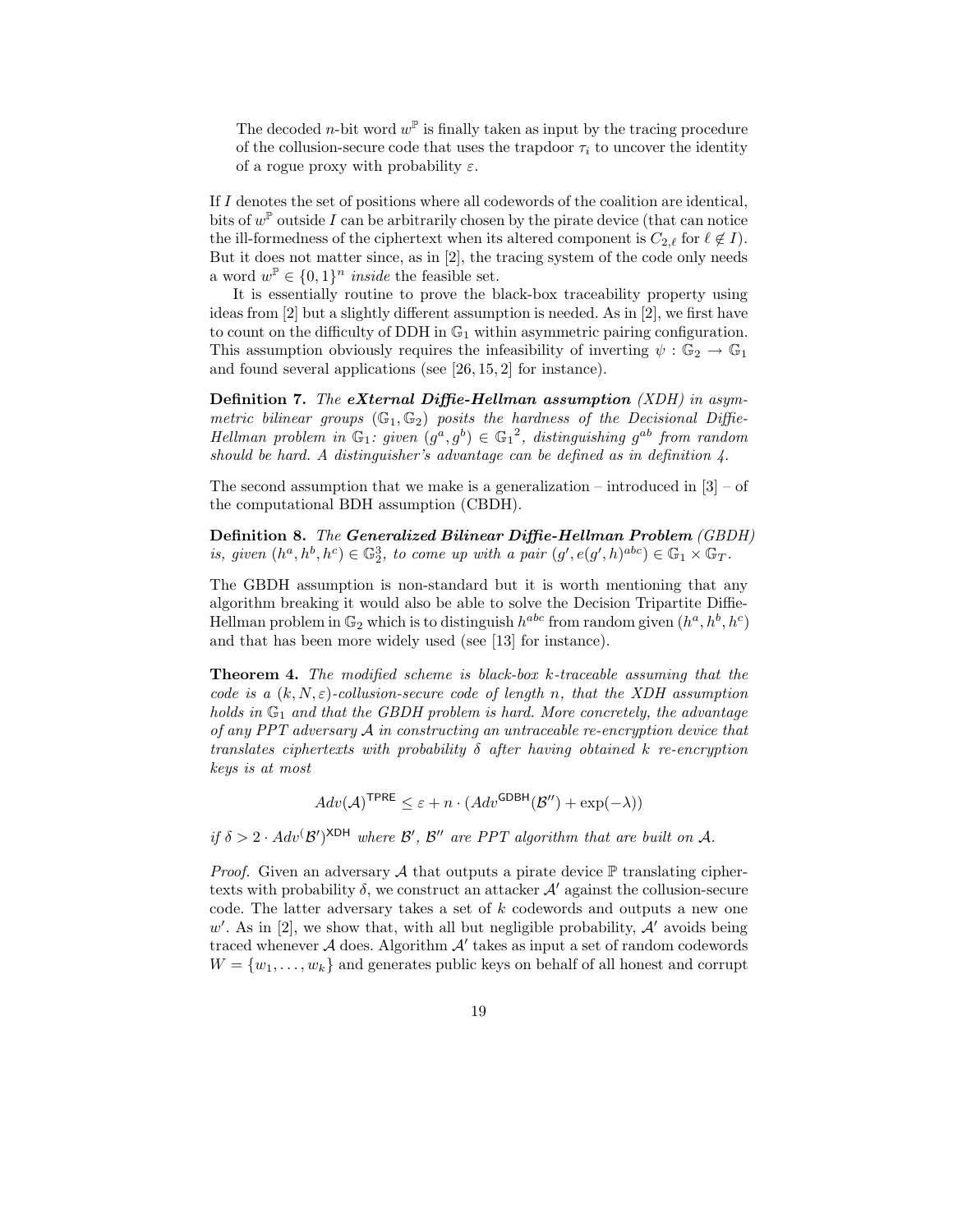users  $i \in HU \cup CU$ . Codewords of W are used to define the target user's codebook while  $\mathcal{A}'$  generates itself the codebooks that are part of other users' private keys. At the j<sup>th</sup> re-encryption key of the shape  $(pk_0, pk_j)$  (i.e. involving user 0 as a delegator and  $pk_j$  as a delegatee's public key),  $A'$  fetches a fresh codeword from W and assigns it to the re-encryption key  $R_{0j}$  which is returned to A.

Eventually,  $A$  outputs a pirate translation device  $\mathbb P$  which is run in tracing mode so as to finally reconstruct a *n*-bit word  $w'$ . As in [2], it can be shown that  $w'$  falls outside  $FS(W)$  with probability smaller than

$$
n \cdot (Adv^{\mathsf{GDBH}}(\mathcal{B}'') + \exp(-\lambda)). \tag{5}
$$

Let I be the set of positions that are identical in all words of W. For indices  $\ell^* \in I$ such that  $w_{\ell^*} = 0$ , lemma 1 first shows that  $\mathbb P$  re-encrypts ciphertexts where  $C_{2,\ell^*}$ is random with probability negligibly close to  $\delta$  unless the XDH assumption is false. For indices  $\ell^* \in I$  where  $w_{\ell^*} = 1$ , lemma 2 gives an upper bound on P's chance to succeed in translating ciphertexts where  $C_{2,\ell^*}$  is perturbed. The claimed bound (5) is obtained through a similar analysis to [2]. □

**Lemma 1.** For any  $\ell^* \in \{1, ..., n\}$ , if  $w_{0,j,\ell^*} = 0$  in all codewords  $w_{0,j}$  associated with re-encryption keys available to the coalition,  $\mathbb P$  has probability at least  $p_0 \geq \delta - Adv<sup>XDH</sup>(\lambda)$  to re-encrypt ciphertexts where  $C_{2,\ell^*}$  was tampered with.

*Proof.* Towards a contradiction, assume that an adversary  $A$  comes up with a pirate device  $\mathbb{P}$ , where  $w_{0,j,\ell^*} = 0$  in all underlying codewords  $w_{0,j}$ , that reencrypts ciphertexts with probability  $p_0 \leq \delta - \gamma$  for some  $\gamma > 0$ . Then, there exists an algorithm  $\mathcal{B}'$  breaking the XDH assumption with advantage  $\gamma$ .

On input of an XDH instance  $(A = g^a, B = g^b, \eta \stackrel{?}{=} g^{ab})$ , this algorithm  $\mathcal{B}'$  first prepares a set of public keys by defining the target user's public key  $pk_0 = (\bar{Z}_0, Y_0, U_{0,0}, U_{0,1}, \ldots, U_{0,n})$  as  $Z_0 = e(g, h)^{z_0}, Y_0 = h^{y_0}$ , with  $z_0, y_0 \stackrel{R}{\leftarrow} \mathbb{Z}_p^*$ ,  $U_{0,\ell^*} = A = g^a$  and  $U_{0,\ell} = g^{u_{0,\ell}}$  with  $u_{0,\ell} \stackrel{R}{\leftarrow} \mathbb{Z}_p^*$  for  $\ell \in \{0,\ldots,n\} \setminus \{\ell^*\}$ . Note that pre-images  $V_{0,\ell} = h^{u_{0,\ell}}$  so that  $\psi(V_{0,\ell}) = U_{0,\ell}$  are also available for all  $\ell \in \{0, \ldots, n\} \backslash \{\ell^{\star}\}.$  For other public keys  $pk_i$  with  $i \in \{1, \ldots, N\}, \mathcal{B}'$  simply runs the key generation algorithm according to its specification.

As  $w_{0,j,\ell^*} = 0$  for all codewords  $w_{0,j}$  assigned to re-encryption keys  $R_{0j}$ queried by A, B' is able to compute such keys  $R_{0j} = (w_{0,j}, Y_j^{z_0} \cdot F_{V_0}(w_{0,j})^r, h^r)$ by running ReKeygen (although it does not know  $V_{0,\ell^*} = \psi^{-1}(g^a)$ ). When A outputs a pirate ciphertext translator  $\mathbb{P}, \mathcal{B}'$  feeds it with a ciphertext

$$
C_0 = m \cdot e(B, h)^{z_0} \quad C_1 = B \quad C_{2,\ell^*} = \eta \quad C_{2,\ell} = B^{u_{0,\ell}} \text{ for } \ell \in \{0, \dots, n\} \setminus \{\ell^*\}
$$

for a random message  $m \stackrel{R}{\leftarrow} \mathbb{G}_T$ . The device P then generates a re-encryption  $\mathbf{C}' = (C_0, C'_1)$ . Given the public key  $pk_t = (Z_t, Y_t, U_{t,0}, \ldots, U_{t,n})$  of the user receiving re-encryptions from  $\mathbb{P}, \mathcal{B}'$  can check whether  $\mathbf{C}'$  was successfully translated by testing if  $C'_1 = e(B, Y_t)^{z_0}$ . If yes,  $\mathcal{B}'$  outputs 1 (meaning that  $\eta = g^{ab}$ ). Otherwise, it returns 0 and bets that  $\eta$  is random. □

**Lemma 2.** For any  $\ell^* \in \{1, ..., n\}$ , if  $w_{0,j,\ell^*} = 1$  in all codewords  $w_{0,j}$  embedded in re-encryption keys of colluding proxies, then P has probability at most  $p_1 \leq Adv^{GBDH}(\lambda)$  to re-encrypt ciphertexts where  $C_{2,\ell^*}$  was tampered with.